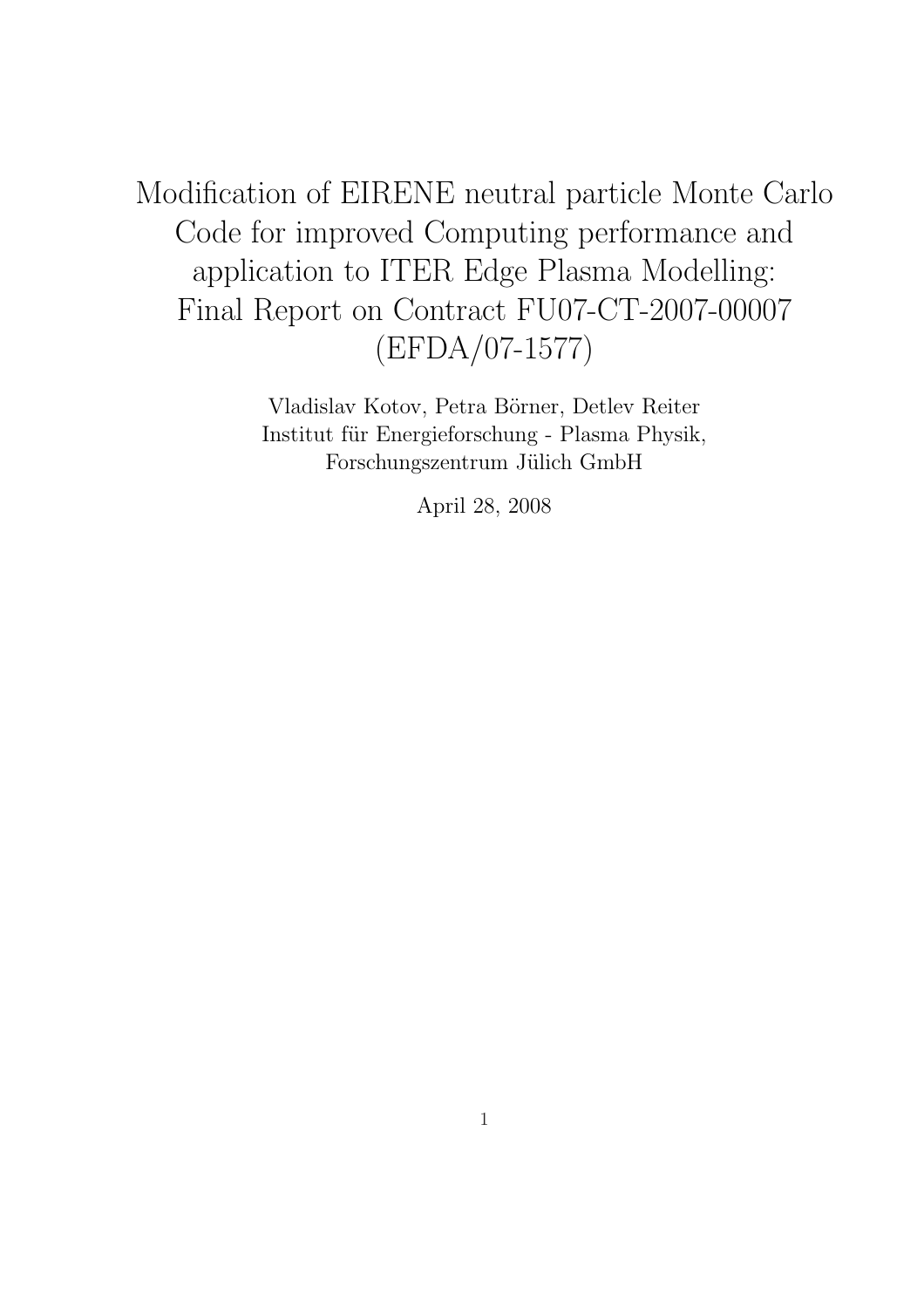# Contents

| Overview                        |                                                                                             |                                                                                                                                                                                                                                                                                                                                                                                                           |  |
|---------------------------------|---------------------------------------------------------------------------------------------|-----------------------------------------------------------------------------------------------------------------------------------------------------------------------------------------------------------------------------------------------------------------------------------------------------------------------------------------------------------------------------------------------------------|--|
| 1.1                             | Parallelization Status of EIRENE prior to this project                                      | $\overline{4}$                                                                                                                                                                                                                                                                                                                                                                                            |  |
|                                 | 1.1.1                                                                                       | $\overline{4}$                                                                                                                                                                                                                                                                                                                                                                                            |  |
| 1.2                             | Work done under present contract FU07-CT-2007-00007 $\ldots \ldots \ldots$                  | $\overline{5}$                                                                                                                                                                                                                                                                                                                                                                                            |  |
|                                 |                                                                                             | 6                                                                                                                                                                                                                                                                                                                                                                                                         |  |
| 2.1                             | Parallelization based on MPI                                                                | $\overline{7}$                                                                                                                                                                                                                                                                                                                                                                                            |  |
|                                 | 2.1.1                                                                                       | $\overline{7}$                                                                                                                                                                                                                                                                                                                                                                                            |  |
|                                 | Parallel (test flight generation) part, and stratified source sampling<br>2.1.2             | $8\,$                                                                                                                                                                                                                                                                                                                                                                                                     |  |
|                                 | serial (root) process: B2, pre-and post processing, and interface<br>2.1.3                  | 8                                                                                                                                                                                                                                                                                                                                                                                                         |  |
|                                 |                                                                                             | $9\phantom{.}$                                                                                                                                                                                                                                                                                                                                                                                            |  |
| 3.1                             |                                                                                             | 9                                                                                                                                                                                                                                                                                                                                                                                                         |  |
| 3.2                             | Description of the code verification tests $\dots \dots \dots \dots \dots \dots \dots$      | 10                                                                                                                                                                                                                                                                                                                                                                                                        |  |
|                                 |                                                                                             | 10                                                                                                                                                                                                                                                                                                                                                                                                        |  |
|                                 | 3.2.2                                                                                       | 11                                                                                                                                                                                                                                                                                                                                                                                                        |  |
|                                 | 3.2.3                                                                                       | 11                                                                                                                                                                                                                                                                                                                                                                                                        |  |
|                                 | 3.2.4                                                                                       | 11                                                                                                                                                                                                                                                                                                                                                                                                        |  |
| Parallel code performance tests |                                                                                             |                                                                                                                                                                                                                                                                                                                                                                                                           |  |
| 4.1                             |                                                                                             | 13                                                                                                                                                                                                                                                                                                                                                                                                        |  |
| 4.2                             |                                                                                             | 15                                                                                                                                                                                                                                                                                                                                                                                                        |  |
|                                 |                                                                                             | 16                                                                                                                                                                                                                                                                                                                                                                                                        |  |
| 5.1                             |                                                                                             | 16                                                                                                                                                                                                                                                                                                                                                                                                        |  |
| 5.2                             |                                                                                             | 17                                                                                                                                                                                                                                                                                                                                                                                                        |  |
|                                 |                                                                                             | 21                                                                                                                                                                                                                                                                                                                                                                                                        |  |
|                                 |                                                                                             | 22                                                                                                                                                                                                                                                                                                                                                                                                        |  |
| 6.1                             |                                                                                             | 22                                                                                                                                                                                                                                                                                                                                                                                                        |  |
| 6.2                             | Compiling and running the code with MPI $\ldots \ldots \ldots \ldots \ldots \ldots$         | 24                                                                                                                                                                                                                                                                                                                                                                                                        |  |
| 6.3                             |                                                                                             |                                                                                                                                                                                                                                                                                                                                                                                                           |  |
| Automatic load balancing        |                                                                                             |                                                                                                                                                                                                                                                                                                                                                                                                           |  |
| 7.1                             |                                                                                             | 27                                                                                                                                                                                                                                                                                                                                                                                                        |  |
| 7.2                             | Collecting the run-time information $\dots \dots \dots \dots \dots \dots \dots \dots \dots$ | 28                                                                                                                                                                                                                                                                                                                                                                                                        |  |
| 7.3                             | Estimating the run-time of each stratum $\ldots \ldots \ldots \ldots \ldots \ldots$         | 29                                                                                                                                                                                                                                                                                                                                                                                                        |  |
| 7.4                             |                                                                                             | 30                                                                                                                                                                                                                                                                                                                                                                                                        |  |
| 7.5                             |                                                                                             | 31                                                                                                                                                                                                                                                                                                                                                                                                        |  |
|                                 |                                                                                             | 31                                                                                                                                                                                                                                                                                                                                                                                                        |  |
|                                 | 5.3                                                                                         | General code revisions and upgrades<br>Backward compatibility tests<br>Installation of upgrades at ITER Cadarache $\;\ldots\; \ldots\; \ldots\; \ldots\; \ldots\; \ldots\;$<br>Technical description I: Modification of the code<br>General upgrade and cleaning-up $\ldots \ldots \ldots \ldots \ldots \ldots \ldots \ldots$<br>Technical description II: Installation and usage<br>Conclusions, Outlook |  |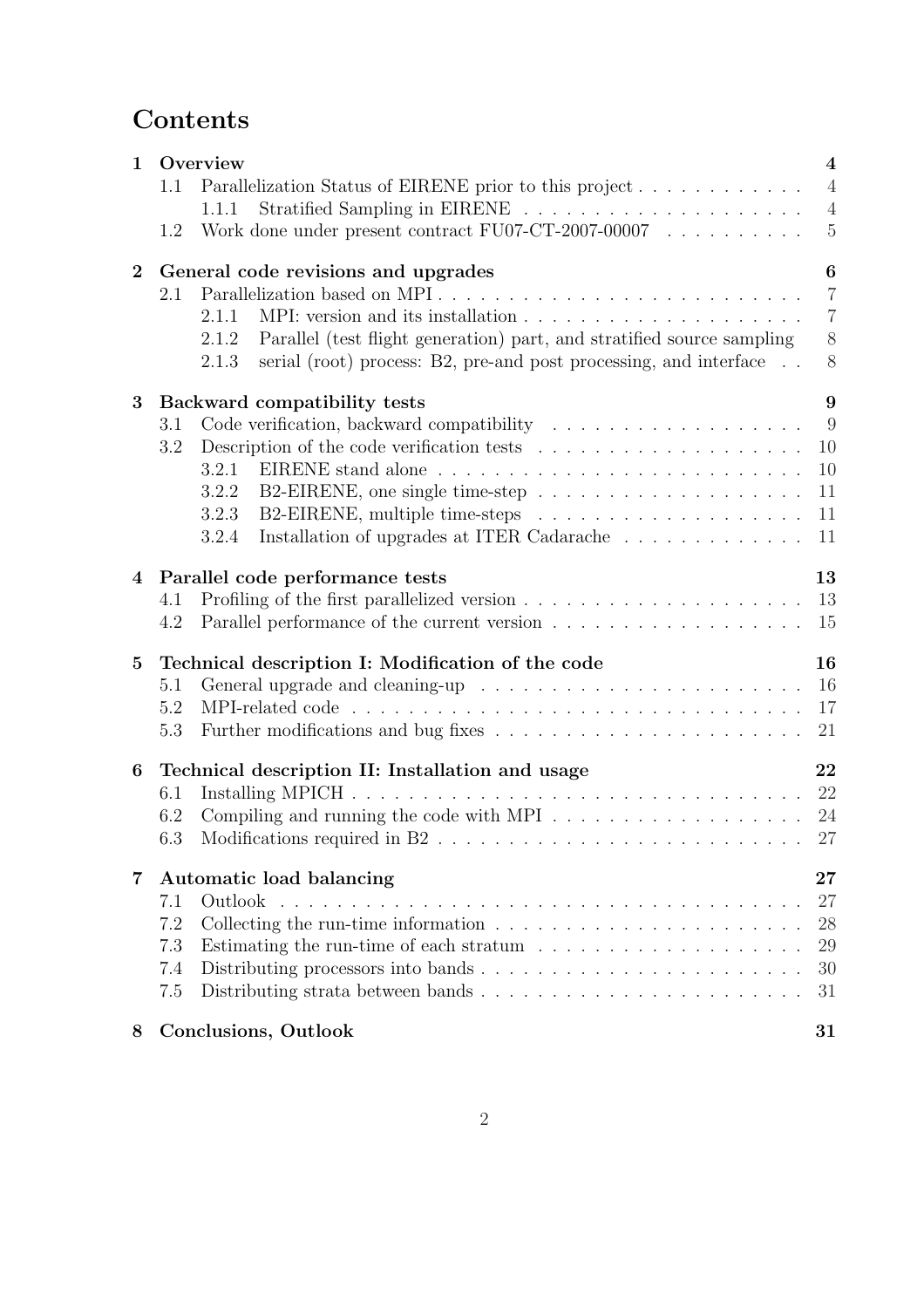| 9 Appendix<br>-33 |  |  |
|-------------------|--|--|
|                   |  |  |
|                   |  |  |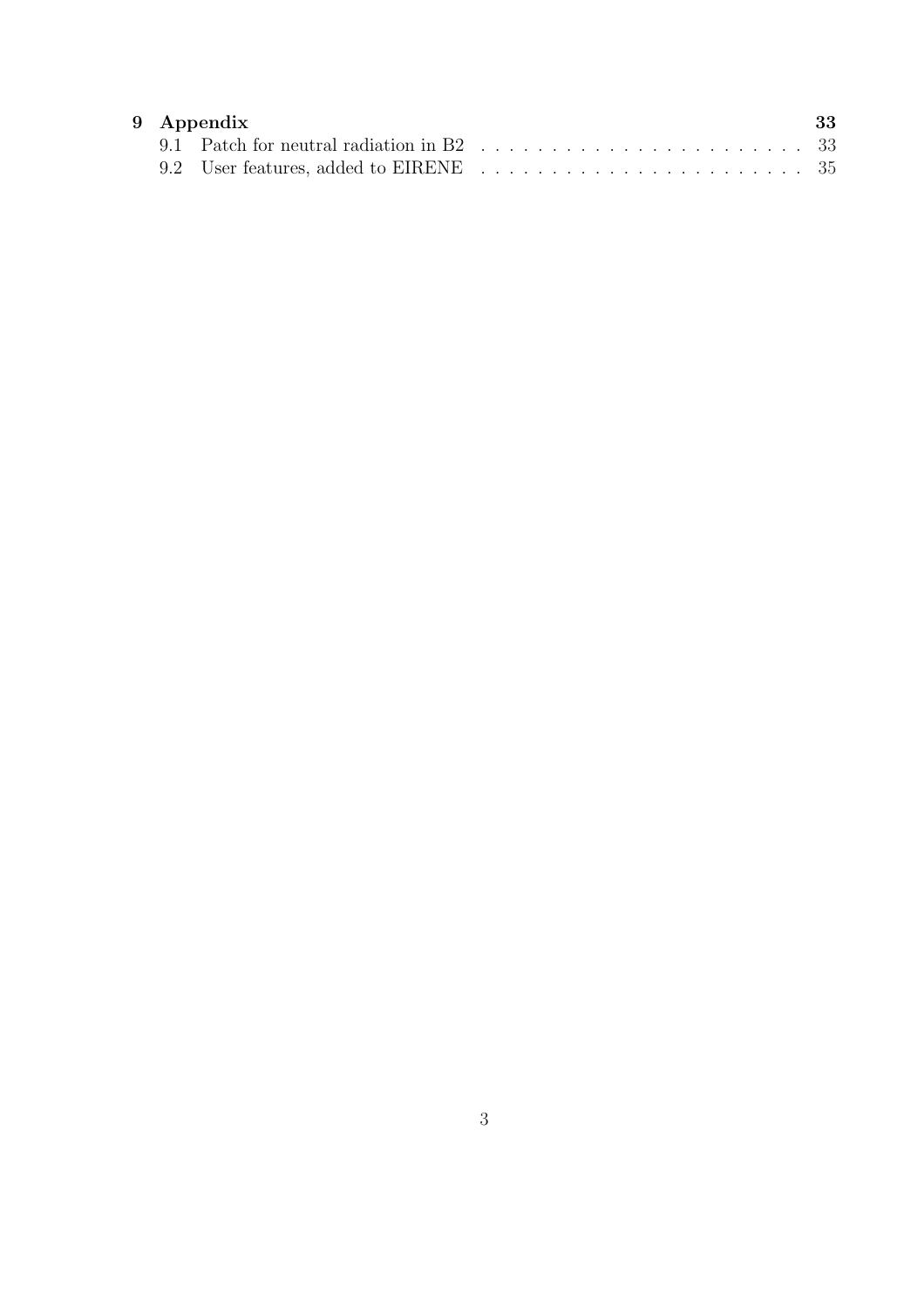## 1 Overview

### 1.1 Parallelization Status of EIRENE prior to this project

In linear Monte Carlo transport applications the performance is not measured by the number of test particles (histories) in a given CPU-time, but instead by the variance per cpu time  $[1, 2]$ , which is the true *figure of merit* of a Monte Carlo code.

Improving efficiency of Monte Carlo Codes hence requires both programming and algorithmic optimization.

Beyond this, and in order to gain efficiency in terms of turn around time on a specific computing system, as it is e.g. essential for high density ITER SOL simulations, parallelization of Monte Carlo transport solvers is an alternative, and very powerful option.

The Monte Carlo transport algorithm is inherent suitable for parallelization [3, 4]. The Monte Carlo particle trajectories are independent of each other, as long as the real (physical) particles do not interact with each other but only with their background host medium.

Interaction between test particles (such as neutral-neutral or neutral-photon interactions in EIRENE) are treated in EIRENE by successive linearization and iteration [5] , hence the above statements fully apply to the EIRENE code.

A complication arises because of the special feature in EIRENE to "stratify sources", i.e. to de-compose the primary source for test particles into a sum of sub-sources (="strata") and to obtain the final result by linear superposition of results from such individual strata (see [1], under "stratified sources sampling")

This option has severe consequences for the parallization strategy. On the one hand it provides further flexibility for optimization but on the other hand it also leads to load balancing issues which have to be dealt with. Most of the material (except for the purely technical descriptions in Section 5 and 6) in the report below is related to this issue.

The status of parallelization of stand alone EIRENE prior to the present project, which was mainly developed in 2000–2003 for stand alone applications and for the (single stratum-) interface to the 3D edge code EMC3, is described in detail in diploma-thesis  $|6|$ .

In the present project this material is used, implemented into the ITER code version of B2-EIRENE and extended from the present single stratum EMC3-EIRENE (3D edge code) concepts towards multi-strata B2-EIRENE (2D edge code) applications.

#### 1.1.1 Stratified Sampling in EIRENE

As the "stratified source sampling concept" of EIRENE is essential for understanding the rest of this report, a brief description of this concept is given next:

The splitting up to the total primary source for neutral particles (including photons) into different strata can be done according to various criteria, but in particular also according to the different physics involved for different primary source particles, such as their species (hydrogen, atoms, molecules, impurities, etc. and/or according to their birth location( e.g. inner target, wall, outer target, gas puff, volume recombination).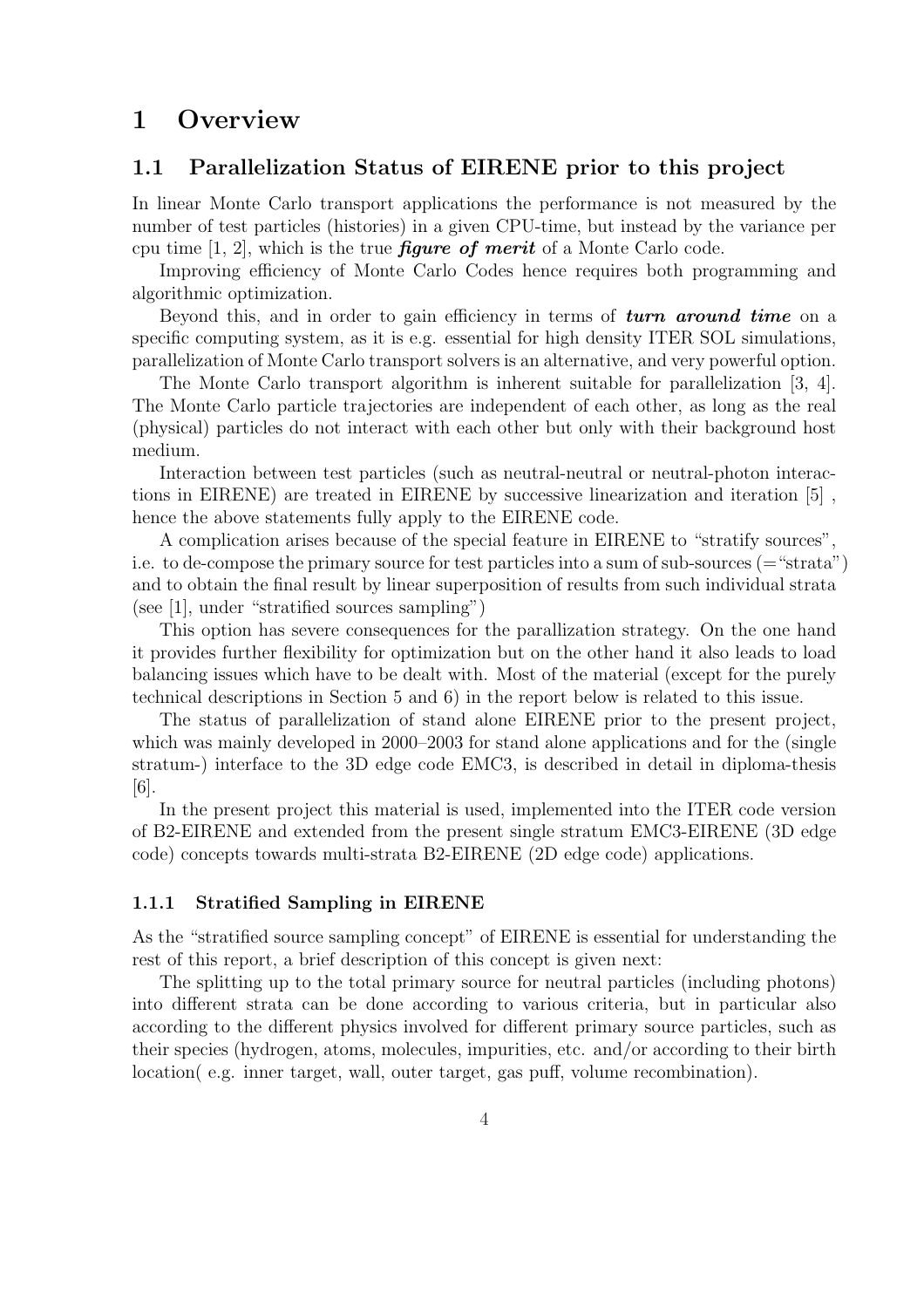This means that the primary source distribution can be decomposed into a sum of independent sources:  $Q = \sum_i Q_i$  and the solution is obtained by linear superposition of the solutions for each sub-source ("stratum")  $Q_i$ .

The stratified sampling technique is a well known statistical procedure, see any textbook on statistics or Monte-Carlo methods.

It sometimes can significantly affect the efficiency of a Monte-Carlo run. This can go both ways, depending upon the particular problem and the particular stratification used. Therefore, as with the non-analog options in EIRENE too, no general recommendation can be made. "Optimal stratification" is case dependent.

The stratification with "proportional allocation" provided as one of the default option in EIRENE guarantees, however, that a case with stratified sampling is always at least not worse than without (and in most real cases better in terms of code efficiency).

The effects of stratification, however, are usually more easy to assess (predict) than with general non-analog methods.

In order to make connection with the textbooks we need to note here only the following: EIRENE provides estimates of linear functionals ("moments", "responses")

$$
\langle g, \phi_Q \rangle = \langle Q, \phi_g^* \rangle \tag{1}
$$

As described in [1], g is the detector function ("weighting function")  $\phi_Q$  is the solution to the kinetic transfer equation (Boltzmann eq.) in which Q was used as (inhomogeneous) source term.  $\phi_g^*$  is the solution of the corresponding adjoint equation, with g as source term.

The above equation means that EIRENE estimates can simply be regarded as Monte-Carlo estimates of multi-dimensional integrals, namely of the adjoint function  $\phi_g^*$  integrated over phase space with Q defining a distribution in phase space.

It is then obvious that one can split that integral into a sum of integrals by arbitrarily decomposing the domain of integration, i.e., by decomposing the source  $Q$  into sub-sources ("strata")  $Q_i$  with  $Q = \sum_i Q_i$ .

This is the concept of stratified sampling, which, for Monte Carlo particle transfer procedures in particular actually turns out to be a "stratified source sampling".

Further details about this in our particular context are given in the description of input block 7 of the EIRENE online manual [1].

## 1.2 Work done under present contract FU07-CT-2007-00007

B2-EIRENE [7, 8] was originally developed under NET contracts in the late eighties and early nineties of the last century at FZJ, in close collaboration with ERM Brussels and UKAEA Culham.

In the frame of the present contract the ITER version of the B2-EIRENE plasma edge modelling code, which was derived and has evolved from that original B2-EIRENE code package (and is referred to as SOLPS4.2 now) has been upgraded in order to allow parallel calculations on multiprocessor systems. Only the EIRENE module, which provides volumetric sources and sinks for the plasma fluid components treated in B2, is parallelized.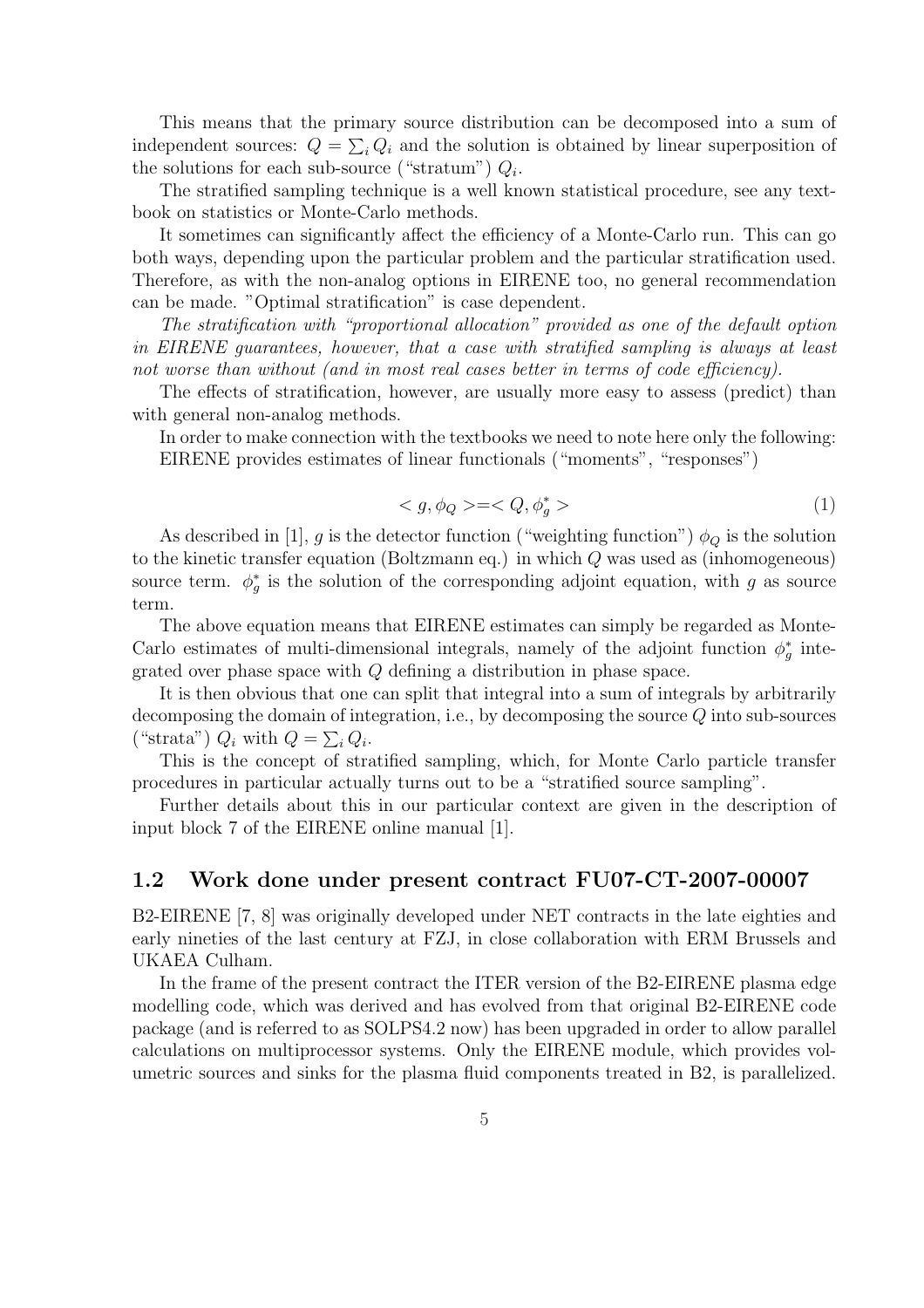The B2 module, a 2D finite volume solver for highly un-isotropic and strongly nonlinear flow problems remains serial.

This feature: parallel kinetic (often Monte Carlo) modules linked to serial macroscopic fluid solvers is also encountered in other applications in simulation sciences, such as micro macro (polymer) models [9], radiation transfer in astrophysics and many more. This is because a) Monte Carlo solvers allow easy parallelization (farming technique) and it is usually these microscopic sub-modules which limit convergence of the overall code systems, due to the inherent statistical noise involved in Monte Carlo terms.

In what follows only the EIRENE code part, including its interface module EIRCOP to link EIRENE to edge fluid codes is described, because predominantly this part has been modified in the present project.

The following steps have been achieved:

- MPI-based technology is used (MPI=Message Passing Interface).
- Full backward compatibility of the calculations made with various different numbers of processors on various computer systems with the previous serial cases has been proved.
- The code has been installed and tested on several computer systems (a "self-made" cluster of ITER Team at Cadarache, the JET Analysis Cluster at JET, Culham, and the IBM Cluster JUMP in FZJ).
- The new version of the code has been delivered to ITER, first results have been presented jointly with the ITER team at the PSI and EPS conferences 2008. The upgraded code package is referred to as SOLPS4.3 (the old, serial code was "SOLPS4.2") and it is currently in use both at  $FZ$  Jülich and at ITER-Cadarache for design optimization studies.
- The technical changes carried out to achieve this parallel performance of the B2- EIRENE code are described below in this document.

## 2 General code revisions and upgrades

The EIRENE version maintained at ITER-Cadarache has a number of specific features. It is only occasionally (once per year) synchronized and updated with the EIRENE master maintained at FZJ Jülich, to the extend that the code developments by ITER allow such a version management without loosing the ITER team's own features.

As a first stage of the upgrade under the present contract such a "partial synchronization" was carried out again: the variable set of the ITER version of EIRENE was made equal to that of the current reference version maintained at FZJ under CVS and SUBVERSION systems as master. A number of new technical features of that EIRENE master version 2007 (see www.eirene.de) have been transferred into the ITER code system simultaneously with the current upgrading for parallelization.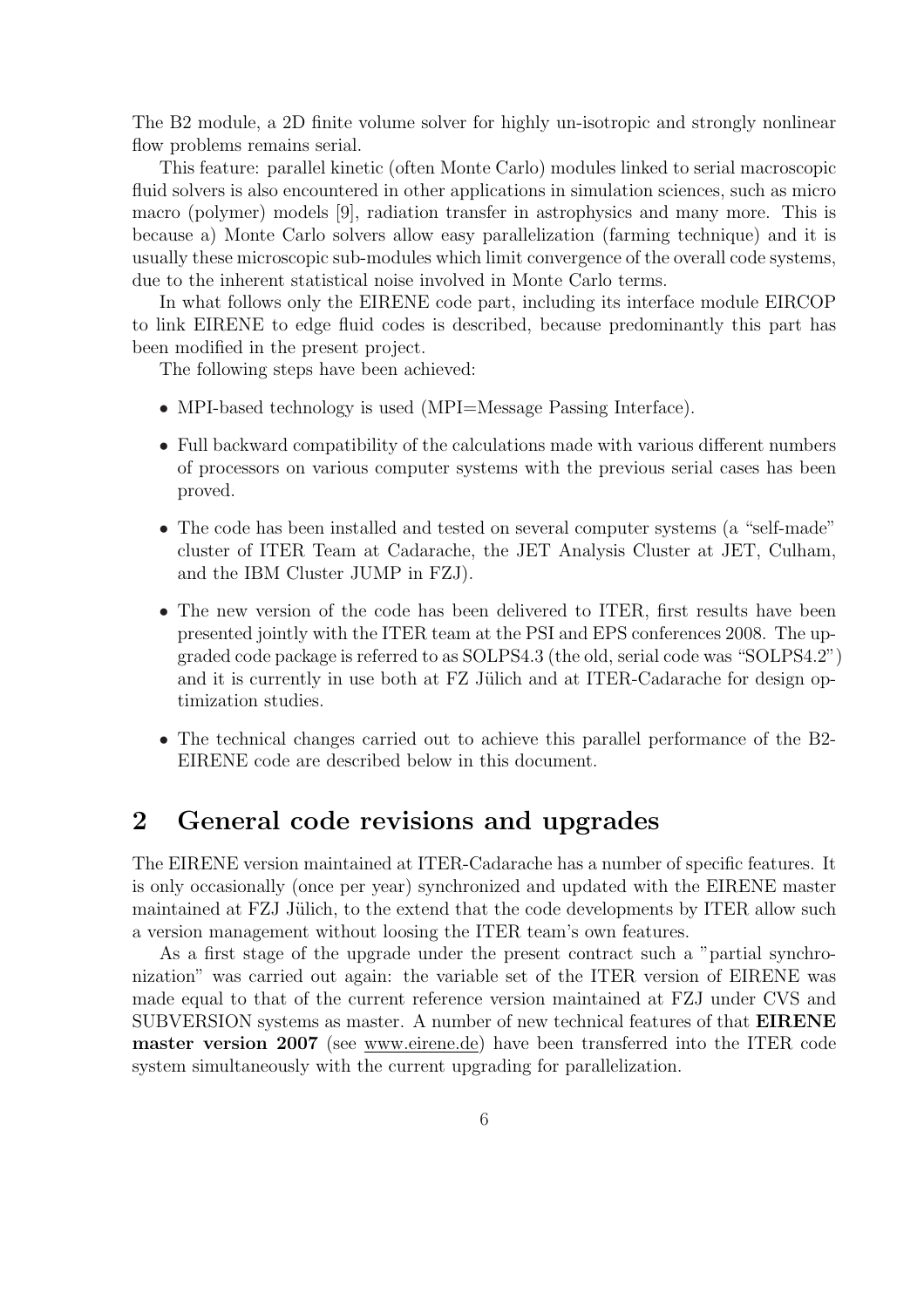Some parts of the B2-EIRENE (SOLPS4.2) code have been cleaned up during the present upgrade, rudimentary features (diagnostics, balance correction, C-preprocessor) have been removed. For the time being, the new definition of the reaction rate data and new atomic-molecular data structures of EIRENE (e.g., for ADAS and hydrocarbon databases) are not yet supported by this ITER version.

The present version of EIRENE does not use any external libraries any more (except MPI).

## 2.1 Parallelization based on MPI

The main objective of the present task was to enable full parallelization of the kinetic (EIRENE) part of SOLPS4.xxx. The EIRENE stand alone code was already parallelized with MPI. In the present project this option was extended for use in B2-EIRENE. Since the Monte Carlo particles ("histories") in EIRENE are independent, they can be relatively easy distributed over many processors (farming technique). The performance gain depends on the quality of synchronization between processors and relative importance of the remaining serial part:

- a) Overhead: pre- and post processing;
- b) Communications: data transfer between processors.

These two parts are not yet parallelized in the present project. For further optimization of the overall code package B2-EIRENE those parts will also have to be parallelized (for example by domain decomposition), and iteration strategies with longer Monte Carlo loops (more test-particles per iteration) have to be developed. Such options are now fully available and will be explored in the future. In the next subsections technical aspects of MPI parallelization are described.

### 2.1.1 MPI: version and its installation

Current realization of Message Passing in EIRENE and its code interface module EIRCOP is based on MPI-2 standard. The related subroutines are located mainly in EIRENE directory broadcast.

One of the best known open source implementation of the MPI-2 standard is the library MPICH (MPI-CHameleon) developed by Argonne National Laboratory. This was chosen for installation at the ITER computer system. At the time when this project started (July 2007) the most recent stable version was 1.0.5p4 (downloaded from the developer's site). The library and supplemented process manager (MPD) have been successfully installed and tested both at FZJ and on the computers of ITER edge modelling group in Cadarache. The installation instruction can be found in Section 6.1.

Available MPI distributions allow, in principle, parallelized runs on any set of machines connected in a network (e.g. Ethernet). No special hardware is required, but fast  $(Gbit/s)$ network connection is very desirable.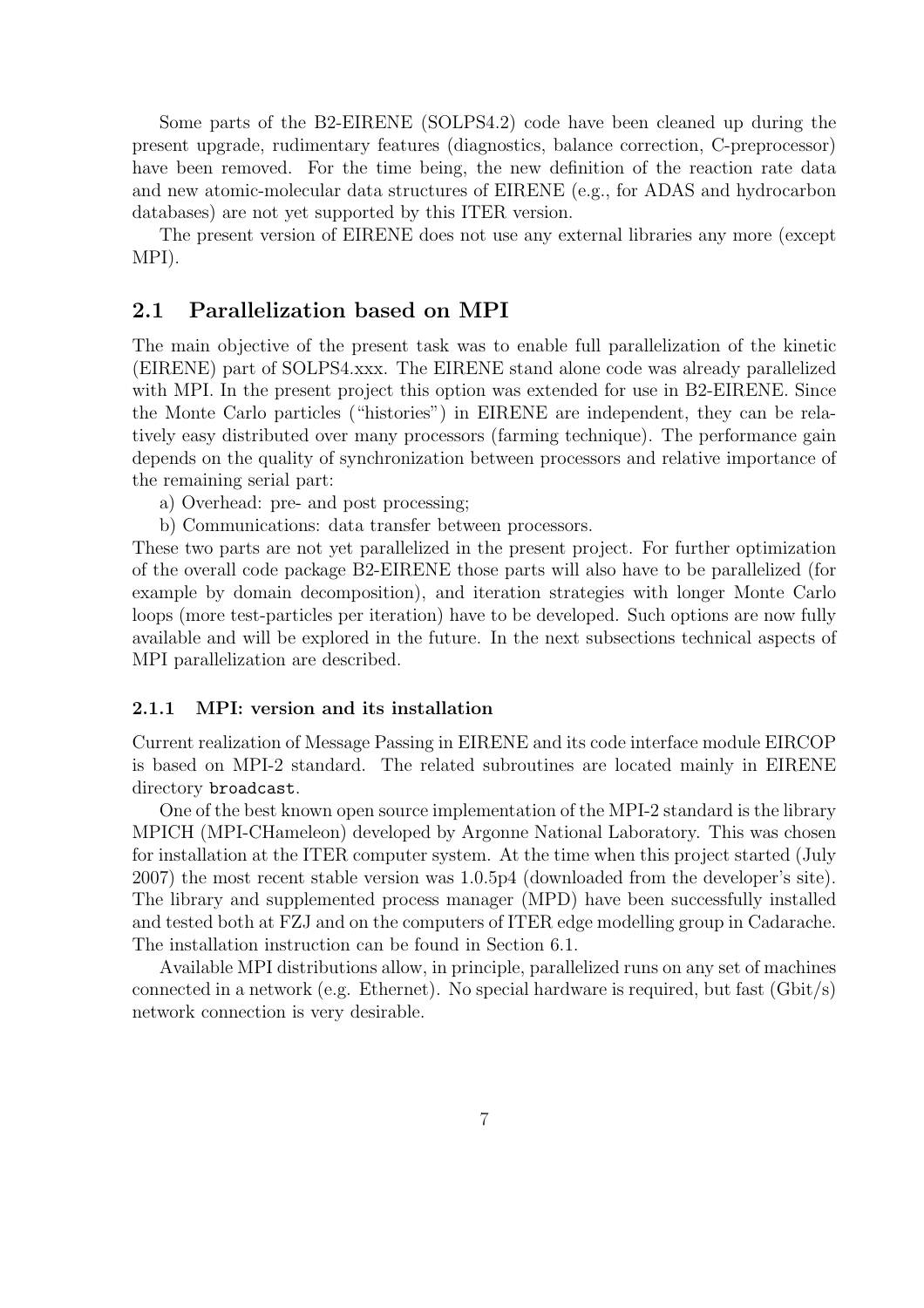#### 2.1.2 Parallel (test flight generation) part, and stratified source sampling

The parallel Monte Carlo sampling procedure has remained quite similar to the one already in plasma for stand-alone EIRENE runs and for parallelized EMC3-EIRENE runs (see section 1.1).

The various strata (see 1.1.1) can be distributed between processors in a more flexible way than before: e.g. one can sample all strata on each processor or allocate several processors only to one stratum or a subset of strata, etc. The corresponding controlling variables (like strata-processor correspondence table PROCFORSTRA) are defined in module CPES: either automatically, see Section 7), or read from the input file (Block INFORMATION\_FOR\_MPI).

The input, geometry and atomic data is broadcasted from the root to all processors. The results are gathered (reduced) separately for each stratum. This allows to apply exactly the same way of the particle balance control and re-scaling as in serial runs. See for more details of the implementation in Section 5.2. Performance diagnostic data such as the sampled number of particles and consumed time on each processor is printed into an extra file mpistat.dat.

#### 2.1.3 serial (root) process: B2, pre-and post processing, and interface

B2, and EIRENE pre-and post processing:

B2 and initializing routines of EIRENE (INPUT etc.) as well as its post-processing routines (OUTPUT, MODUSR etc.) are executed only on the (serial) root process. No changes as compared to the earlier stand alone parallel version of EIRENE have been implemented.

#### Interface: B2-EIRENE

There are, in principle, two versions of the EIRENE interface module INFCOP to run with the B2 plasma code for transferring data from B2 (SOLPS4.XX) to EIRENE and vice versa: for the standard grid option (EIRENE directory couple\_B2) and for the triangular grid option (EIRENE directory couple\_Tria). This latter version (EIRENE geometry level: LEVGEO=4) is the most flexible and also most frequently used option in SOLPS4.XX now, therefore, only this interface has been upgraded and tested with MPI. The historically older "Standard grid" option (LEVGEO=3) in which EIRENE directly uses the B2-grid without any further processing, has not been used for ITER modelling since 2004.

Besides the interface, two extra calls have to be added to B2: B2\_MPI\_INTERFACE at the beginning of the program and FINALIZE\_EIRSRT by the end of the main loop. See also Section 6.3 for more details.

#### Some more technical notes: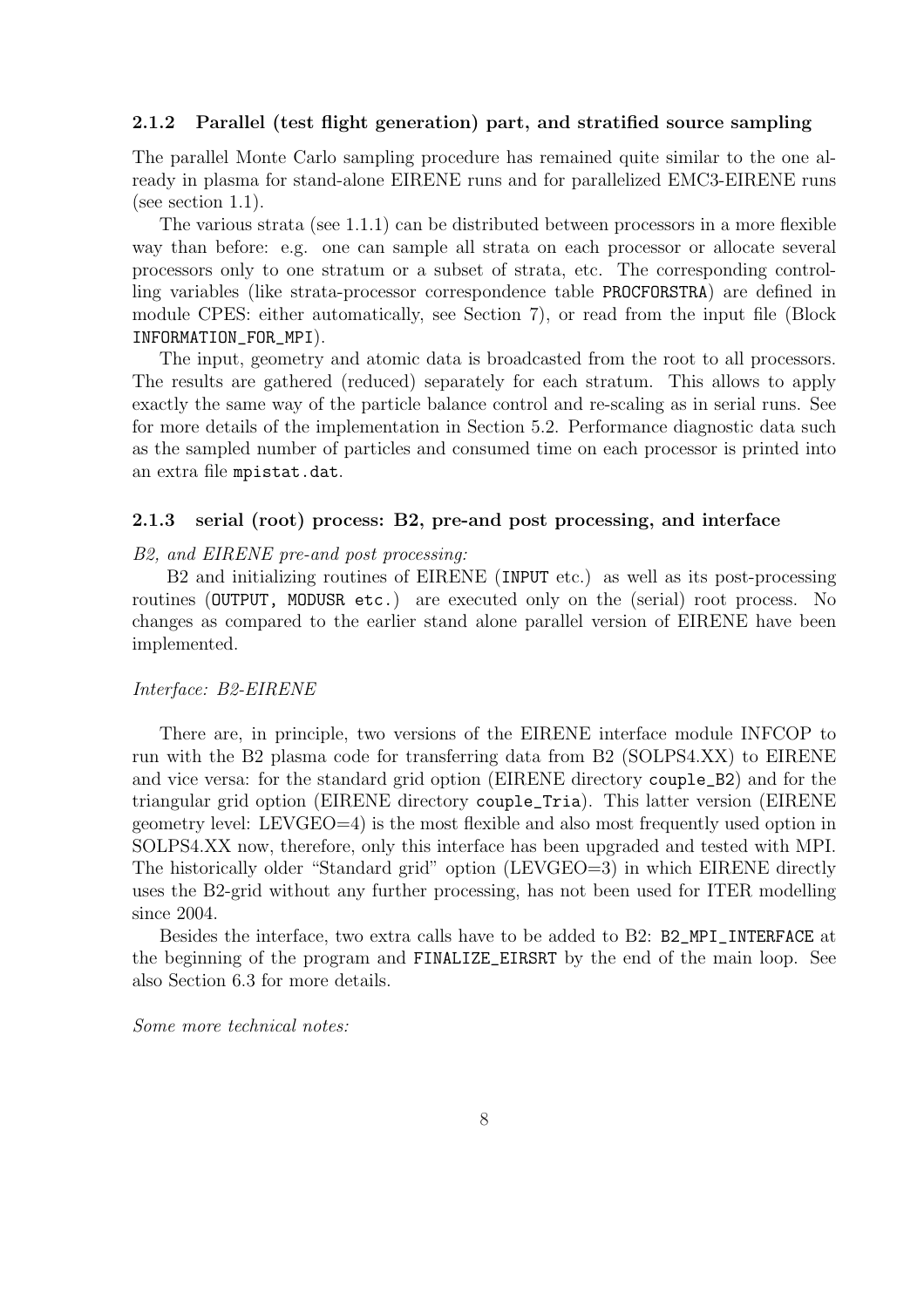It is quite likely that the user needs permission to modify the file /etc/hosts to be able to change the systems hostname (if it was localhost). The need for this can be queried by command mpdcheck -l. The Process Manager distributed with MPICH is called MPD. An MPI-ring of machines which can be used for parallel runs can be created by command mpdboot using prescribed list of hosts. This command requires SSH to work without password. If this is not possible, then one can create the ring manually, by calling mpd on each machine to be added. A multiprocessor run is started through script mpiexec. Since this script has problems to read long files from standard input, EIRENE expects input file in fort.1 when running on more than one processor. Section 6.2 gives some examples of using MPD and running B2-EIRENE on it. Without mpiexec the code compiled with MPI library can be run in exactly the same way as the serial version.

## 3 Backward compatibility tests

### 3.1 Code verification, backward compatibility

To verify the program changes of this upgrade, the results of the old ITER version (referred below as "old version") and the present MPI-version (running either on one or on several processors) have been benchmarked. The compared numerical data of the different versions have been the EIRENE sources passed to B2 (particle sources SNI, momentum sources SMO, energy sources SEI and SEE) and data stored on file fort.44. All data have been compared as text files with 8 decimal digits.

The chosen test cases were ITER 1055 and 1080. They are characterized by: divertor structure F12, full carbon wall, 9 fluids in plasma (D, He, C), full package for molecular kinetics (MAR, elastic collisions), neutral-neutral collisions.

The new version was run on one, two and four processors. In the latter case all kinds of communications were tested (including collecting data for one stratum from several processors, CALSTR).

Sequential and multiprocessor runs had the same sequences of random numbers, therefore it was possible to match single time-step B2-EIRENE runs exactly, hence proving the full backward compatibility.

For two and more time steps the exact match (up to 8 digits) could not be achieved: the solutions on different numbers of processors were different due to numerical round-off errors. This did not change even if the accuracy of floating point operations prescribed by IEEE standard was enforced: options -O0 -Kieee -pc 64 -Mnobuiltin -i4 -r8 for Portland compiler and -O0 -fp-model strict -pc64 -fp -mp -fltconsistency -i4 -r8 for INTEL compiler. Therefore, for the coupled B2-EIRENE runs the time-traces of some key parameters have been compared: control variables printed by B2 on each time step (total sources and fluxes, balances, temperature and density in peculiar points). It was shown that those time traces do not contain any anomal features (such as "discontinuities") when the code is restarted (continued) with the different number of processors. By continuing the steady time traces obtained with the old serial version after convergence both short (∼10 time-steps) as well as long (5000 time steps) runs have been compared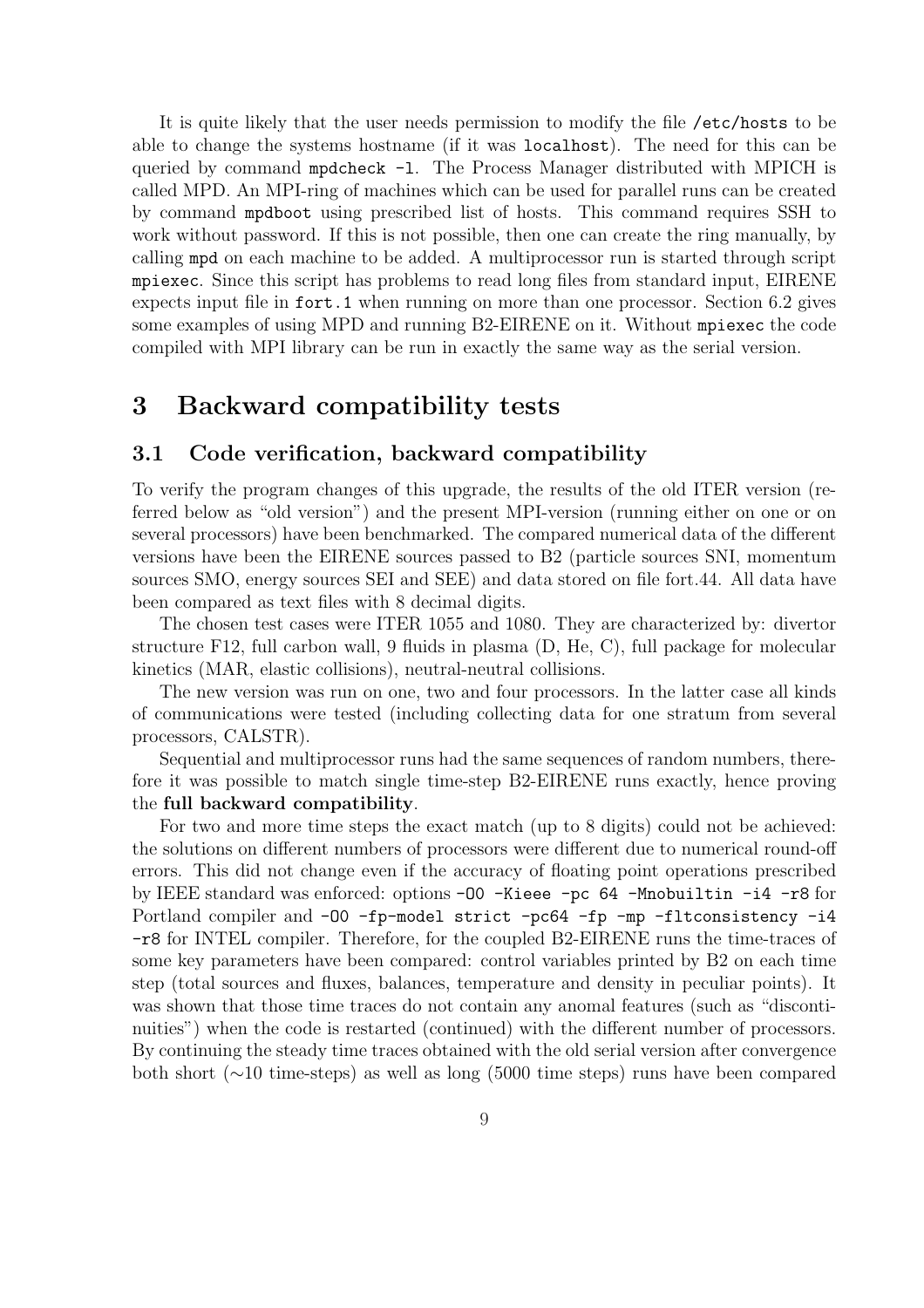in this way on 1, 2, 4 and 8 processors, again proving full backward compatibility of the new version also in iterative mode with B2.

Initially the long run tests revealed a serious memory bug in library MPICH (see below in Section : Bugs and Bug-fixes, ??), which has been fixed meanwhile.

More details on the performed tests can be found below in sub-section 3.2. At present the standard case chosen for tests of EIRENE stand-alone is ITER 1055p6 be: similar to ITER 1055 but with Be wall, Be ions in plasma and photon transport.

It has been also found useful to carry technical test runs with all possible compiler checks switched on (control of array bounds etc.): for Portland compiler -C -Mbound - -Ktrap=fp -Mchkstk, for INTEL compiler i4 -r8 -debug all -traceback -check all -ftrapuv -debug-parameters all -g -inline-debug-info -fpstkchk.

### 3.2 Description of the code verification tests

To prove the correctness of the code upgrade the results of the old version of B2-EIRENE (so called "photon version" from 2005-2006, or: SOLPS4.2) have been compared with the new version, both run on a single and on several processors. On the debugging stage the modelling case ITER 1055 was taken for the tests. It is a case with divertor structure F12, full carbon wall, 9 plasma species (D, He, C), complete package for molecular kinetics and neutral-neutral collisions (actual standard model for ITER).

#### 3.2.1 EIRENE stand alone

For stand-alone EIRENE runs the arrays of sources passed to B2 and file fort.44 were compared. The sources (sum over all strata) are printed by subroutine PRINT\_EIRBRA called after INF3COP (from PRTUSR): sniX.eir is the particle source, smoX.eir is the momentum source, sei.eir and see.eir are the energy sources for electrons and ions. Here X is the index of species. File fort.44 printed from WNEUTRALS contains neutral data to be passed to B2PLOT (neutral density, temperature, fluxes etc.). Files \*.eir and fort.44 are ASCII files and keep 8 decimal digits. To compare different runs two drivers have been written: CFL compares all numerical data in two text files, CMP44 compares two files fort.44. They print maximum absolute and relative difference, difference of maximums and sums, number of non-equal elements, CMP44 does it for each array.

The first test case can be found in ipp247:/home/kotov/cases/iter1055.mpi.test (see file dirinfo). The tests were made with "virtual parallelization": emulating several processors on one physical machine. The total number of particles: 5500. All data files produced by the "photon version" and the upgraded version on one processor are exactly the same. Serial runs have been compared with runs on 2 and 4 processes (subsequently, without and with CALSTR): the results are exactly the same.

The results of 2 and 1 processor runs are exactly the same, for 4 processor run a small difference has been found for variable srcml from fort.44: the absolute difference is 5.5E-014. This can be attributed to round off error during communications (see ??).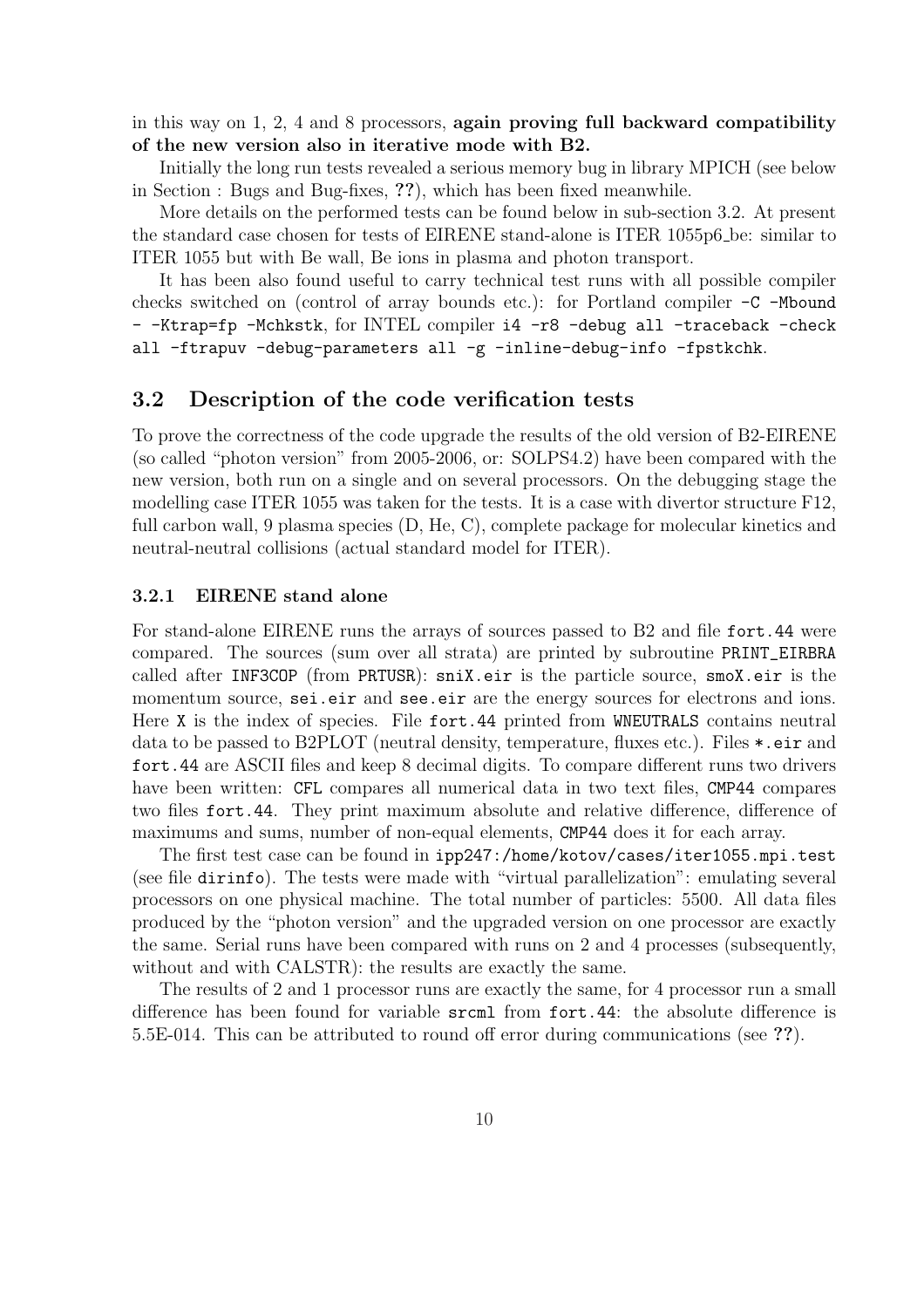#### 3.2.2 B2-EIRENE, one single time-step

The single time-step runs of B2-EIRENE can be compared in the same (exact way) as stand alone EIRENE runs: they differ from EIRENE stand-alone cases only because some input for EIRENE is still provided via B2 in SOLPS4.xxx. (This risky coding has been completely eliminated in the current FZJ master of EIRENE and B2-EIRENE). Again perfect matching of results (down to machine precision) from the original and the upgraded code has been achieved.

#### 3.2.3 B2-EIRENE, multiple time-steps

Two time step runs on 1 and 2 processors could be compared in exact way if the code was compiled with option -Kieee -pc 64 (floating point arithmetic strictly in accordance with IEEE standard). In case of 4 CPU run the exact comparison did not work anymore: for some sources calculated by EIRENE (those with high statistical noise: momentum source and ion energy source) the difference reaches locally 30 %. Similar features can be seen for 2 CPU tests with 3 time-steps: the difference can reach 60 % (momentum sources for He). An investigation showed, that neutral-neutral collisions render the coupled system very sensitive to round-off errors during communications. An investigation showed, that neutral-neutral collisions makes the system very sensitive: due to round-off errors during communications the neutral background for the next time step becomes slightly different (the difference in 15th decimal digit) on the different number of processors. And subsequently correlation between the two test cases is lost.

The conclusion was that it is reasonable to apply the exact comparison (all digits) only for single time-step runs and to compare (visually or by post processing tools) B2 time-traces of important physical quantities for the longer runs. The "time-traces" chosen here are the neutral particle source terms, total plasma fluxes to targets and some plasma parameters (upstream density and temperature, maximum density and temperature in both divertors), printed on each time step to directory tracing. These tests have been fully successful and hence have **verified the upgraded code** (see next subsection).

#### 3.2.4 Installation of upgrades at ITER Cadarache

After having passed all these tests in FZJ the code and the MPI software were installed on the computer system of ITER Team (server eskimo.iter.org). The test case was ITER 1080 (same geometry and plasma content as 1055).

The first technical problem was that the results obtained with INTEL Compiler (used by ITER Team) differ slightly from those obtained with Portland Group Compiler (used in IPP FZJ), see ??. Applying compiler options  $-00$  -Kieee  $-pc$  64 -Mnobuiltin  $-i4$ -r8 for Portland and -O0 -fp-model strict -pc64 -fp -mp -fltconsistency -i4 -r8 for INTEL (enforce IEEE-prescribed accuracy for floating point operations) did not help to reduce the difference. An investigation showed that the discrepancy can be reduced (down to maximum relative difference 1e-4) only if the subroutine GAUMEH (Gauss-Mehler integration for scattering angle integral in elastic collisions) is commented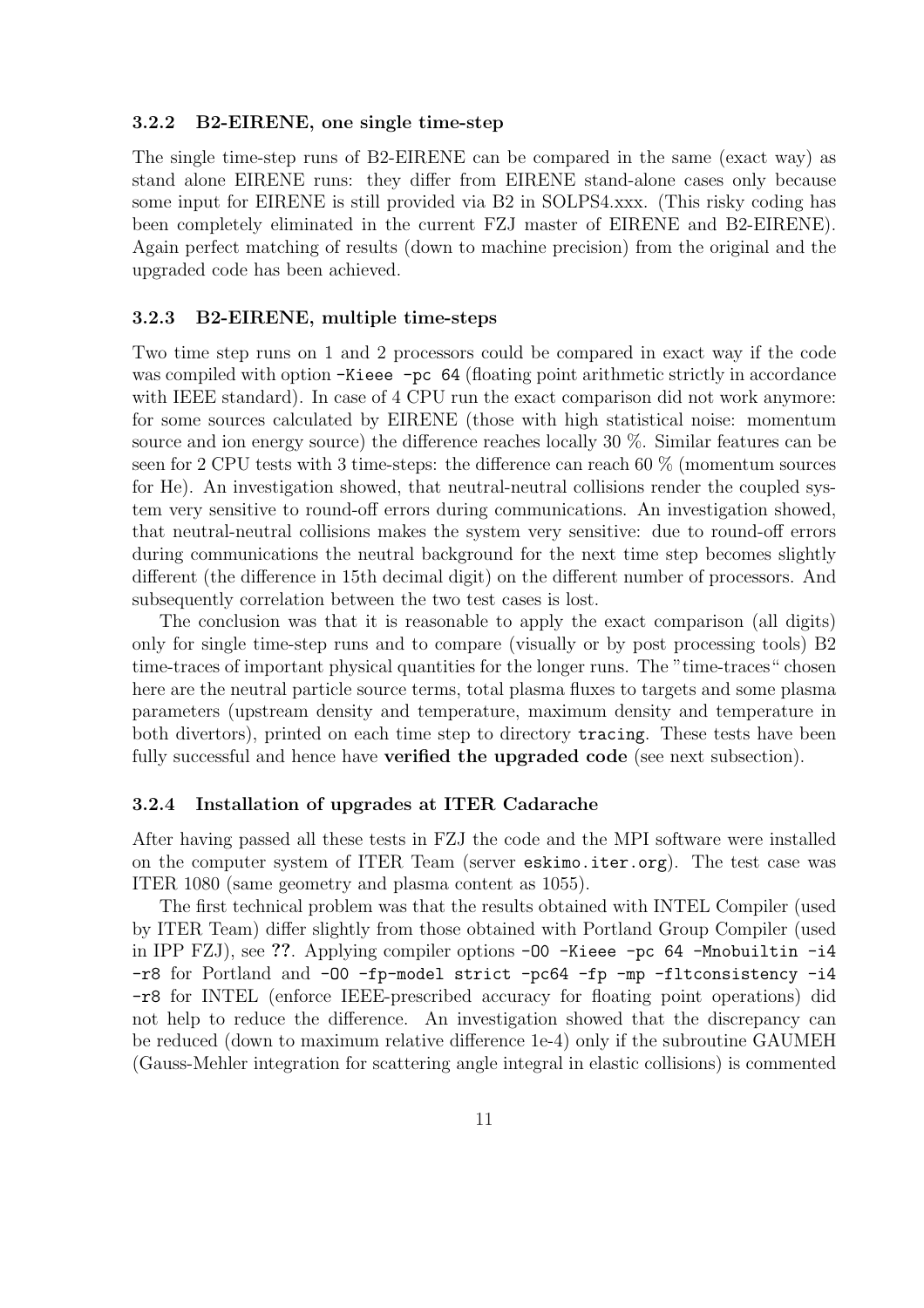out, proving that the numerical round off errors in Monte Carlo particle trajectories are mainly originating from this routine. Further investigation was not carried out, since the resulting difference is of no practical importance anyway (smaller than the level of statistical noise).

The test runs for ITER 1080 are saved in directory

### iter.eskimo.org:/home/kotovv/cases/iter1055.mpi.test.

The results of the stand-alone EIRENE runs of the old ITER version of EIRENE and the actual version were also different. The reason was a minor inconsistency in the actual Jülich version of EIRENE. Sputtering of carbon was not taken into account in recalculating the scaling factors for global particle balance for each atomic species. Globally this source is usually small compared to recycling sources, therefore, this bug had little or no influence on the results. After this was fixed, the results of the that-time ITER version of EIRENE and of the current Jülich version of EIRENE could again be matched exactly.

In those tests two physical machines were used, in 4 processor runs the subroutine CALSTR was called. For 4 processor runs a small difference was found for variables srcml and edissml from fort.44 (maximum relative difference  $\langle$ 1e-2) and flux wldna (zero and non-zero value). With 2 and more time-steps the solutions become different and can not be matched exactly. However, when compiled with options -fp-model strict -pc64 the maximum relative difference (for the neutral particle sources transferred to B2) for 2 time-steps on 2 processors did not exceed 1e-6.

Comparison of the time traces of the short coupled run was done in the following way: 20 time steps (dt=1e-6 sec) of the reference ITER version, then 10 time steps of the new version on one processor, then 10 steps on 2 processors, then 10 steps on 4 processors and then 10 steps on 10 processors (all strata on each processor). No anomalies larger than statistical noise could be seen on the time traces. After that, a long run test was performed: the run ITER 1080 was continued for 5000 time steps (dt=1e-6 sec) on 4 processors, then for 5000 steps on 4 processors and then 5000 steps of the old version. Also the long run test was successfully completed.

Apart from runs in FZJ and Cadarache the code was technically tested on the IBM cluster JUMP in FZJ and on JET Analysis Cluster (uses OpenMPI) on up to 32 physical processors. On JAC the time tracings for the case iter.D10 on 1 and 4 processors were compared in addition: this is a reduced ITER case with deuterium only. Technical stability was proved by compiling the code with extra checks (array bounds check etc.). Corresponding options for Portland compiler:  $-C$  -Mbound -Ktrap=fp, for INTEL compiler: i4 -r8 -debug all -traceback -check all -ftrapuv -debug-parameters all -g -inline-debug-info -fpstkchk.

The "maximum" case which is suggested for stand alone EIRENE tests is the moment reference case ITER 1005p6 be. It is a case with divertor structure F12, beryllium wall (and Be ions) and photon transport. In addition to neutral sources and fort.44 the particle sources and sinks for  $Ly_{\alpha}$  and  $Ly_{\beta}$  photons are compared. The results of the actual version of EIRENE on 1 and 2 processors match exactly the "photon" version for this case.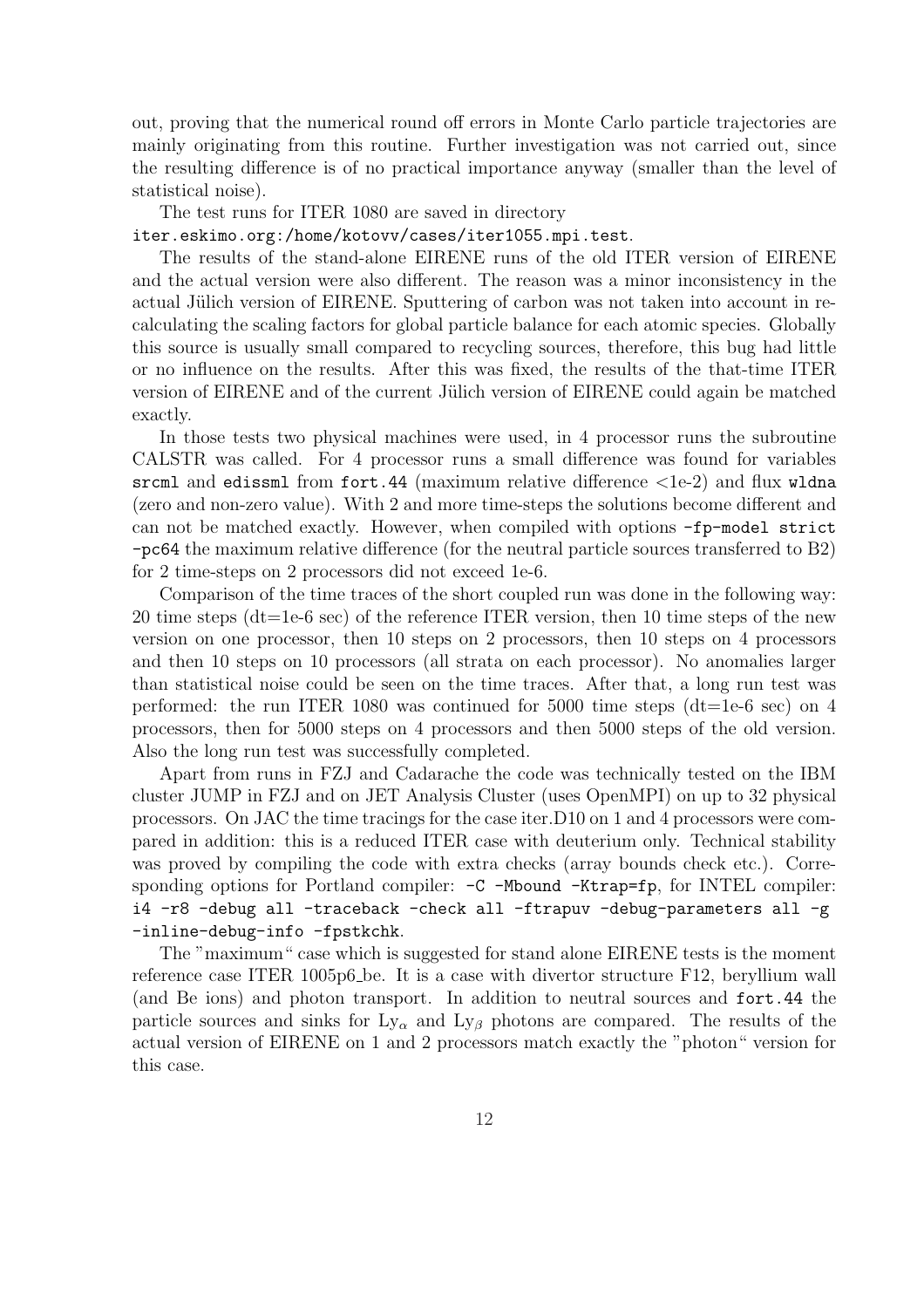## 4 Parallel code performance tests

Modelling case ITER 1055 was chosen for the performance tests. The number of particles was fixed: 2000 for each target, 1000 for volume recombination, 2000 for the gas puff, 500 for each PFR boundary (entrance into dome region) and 10000 for main chamber wall recycling (18000 in total). Those numbers are larger than the numbers usually used for this case: it was done in order to emulate a case with slightly longer EIRENE runs, as it is anticipated for routine applications with parallelized EIRENE in SOLPS4.3.

"Standard" ITER grid size: B2 grid  $28 \times 76$ , 5589 cells in triangular grid. The measurements were performed on the second time-step of two-steps B2-EIRENE runs (starting each time from the same solution). The time is measured by Fortran subroutine cpu time.

### 4.1 Profiling of the first parallelized version

The tests were performed in Cadarache (machines edge $29,30$ ), in Jülich on Jülich Multi-Processor - JUMP (an IBM cluster of symmetric nodes) and at Culham on JET Analysis Cluster JAC (a Beowulf cluster consisting of off-shell workstations, tests were performed at the end of 2007). The results are shown in Table 1. In all cases, except "JAC (opt)." all strata were running on all processors: the most inefficient option in terms of communications. In Table 1 "B2-EIRENE" is the total time of the time-step, "Sampling" is the time spent by EIRENE for the particle sampling, "B2" is the time consumed by B2, "Communications" is the time spent for data transfer between processors and "Overhead" is the time consumed in EIRENE not for sampling. "Sampling", "Communications" and "Overhead" are shown for root process. "Overhead" is mainly related to integration of tallies and correction of particle balance for each stratum (rescaling of tallies).

From Table 1 one can see, first of all, that influence of multiprocessing on performance strongly depends on the hardware. The runs in Cadarache were twice as fast as those in Jülich partly because of faster processors and partly because of better compiler optimization (with INTEL compiler). It is very important to have fast network: in this case (ITER machines and JUMP) one can reduce the total run time by a factor 3 on 4 processors, but on 8 processors the performance gain saturates. In this case the saturation comes not due to communications but due to EIRENE's overhead. On the cluster JAC which has a slow network the gain hardly reaches a factor of 2 on 8 processors. However, applying more clever distribution of strata between processors can improve the situation. The results shown in the rows "JAC (opt)" were obtained with the following distributions (same fixed number of particles):

```
NPRS=2, NSTRA=8
TTTFFFFF
FFFTTTTT
NPRS= 4, NSTRA= 8
TFFFFFFF
FTFFFFFF
```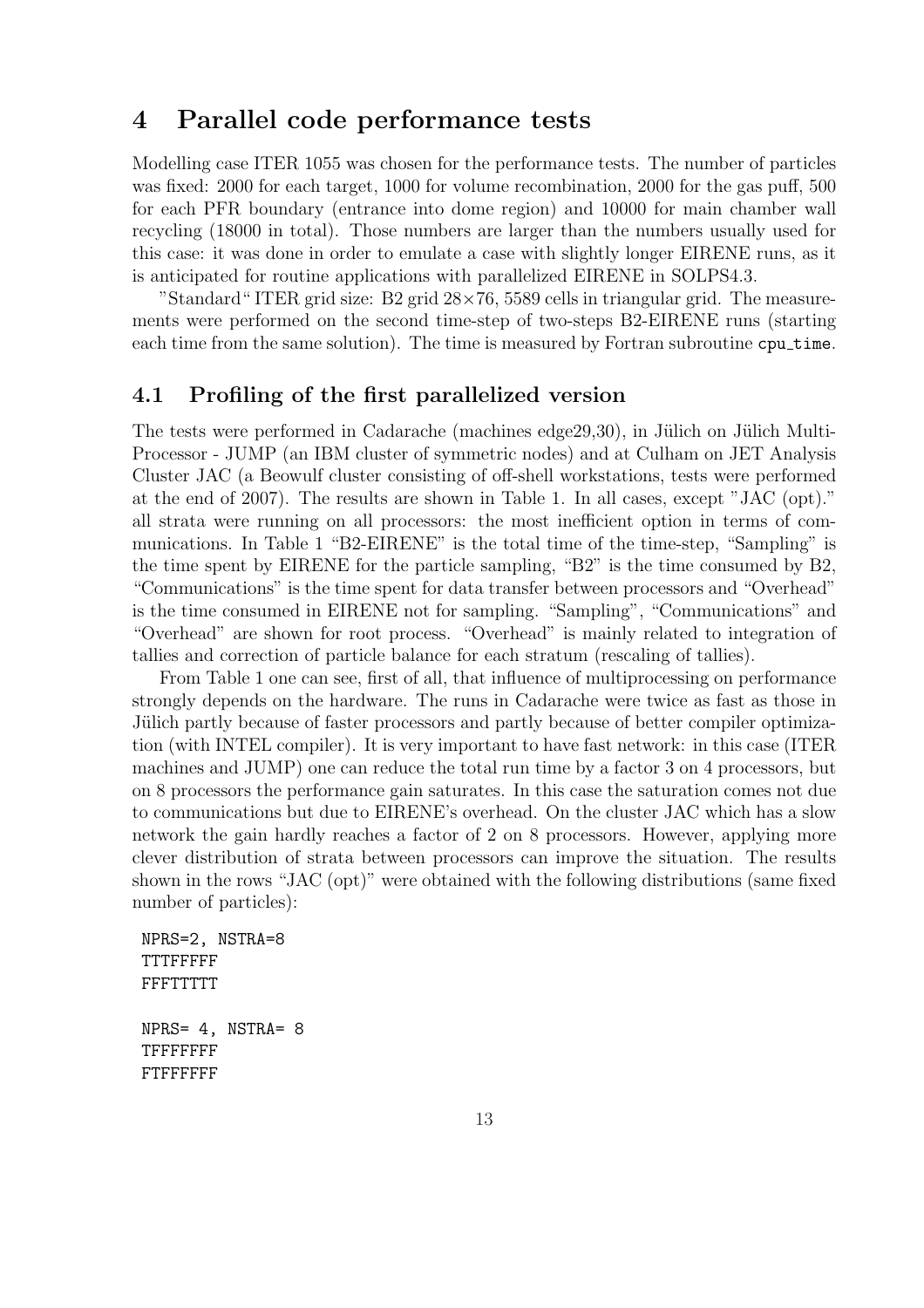|                   |                  |          |                |                | $\mathbf{I}$ |
|-------------------|------------------|----------|----------------|----------------|--------------|
| Machine           | <b>B2-EIRENE</b> | Sampling | B <sub>2</sub> | Communications | Overhead     |
| ipp754            | 106.2            | 95.0     | 3.7            | 0.0            | 7.4          |
| edge29            | 54.6             | 47.4     | 2.3            | 0.0            | 4.8          |
| edge29,30         | 31.2             | 23.4     | 2.3            | 0.4            | 4.9          |
| <b>JAC 1 CPU</b>  | 92.0             | 81.6     | 1.8            | 0.0            | 8.5          |
| 2 CPU             | 62.5             | 35.4     | 2.6            | 14.3           | 5.5          |
| 4 CPU             | 63.7             | 21.1     | 2.8            | 24.3           | 8.2          |
| $\ldots$ 8 CPU    | 41.9             | 8.8      | 2.3            | 18.6           | 5.6          |
| JAC (opt) 2 CPU   | 48.8             | 36.7     | 2.4            | 2.0            | 2.9          |
| 4 CPU             | 41.1             | 21.3     | 2.7            | 7.8            | 3.1          |
| $\ldots$ 8 CPU    | 44.8             | 18.6     | 4.3            | 9.7            | 3.7          |
| <b>JUMP 1 CPU</b> | 156.2            | 133.1    | 10.4           | 0.0            | 12.7         |
| 2 CPU             | 84.7             | 61.2     | 10.6           | 0.5            | 12.3         |
| 4 CPU             | 52.8             | 30.1     | 10.1           | 0.8            | 10.8         |
| 8 CPU             | 41.1             | 15.0     | 10.5           | 1.1            | 14.3         |

Table 1: Run-time for the reference case ITER 1055 (one time-step)

### FFTTTTFF FFFFFFTF

NPRS= 8, NSTRA= 8 **TFFFFFFF TFFFFFFF** FTFFFFFF FTFFFFFF FFTTFFFF FFFFTTFF FFFFFFTF FFFFFFTF FFFFFFTF

In this case a factor of 2 improvement can be achieved already on 2-4 CPU's, but this almost immediately saturates at this point when moving to more processors. Note that the JAC results are scattered because of inhomogeneity of the system: in different runs the task manager could send the task to different processors. In the "optimized" runs in most of the cases one strata was calculated on one processor: this leads to significant reduction of required communications. Besides that, the overhead reduced as well because integrating and rescaling was performed for different strata in parallel. The overhead increases when the number of strata and the grid size is increased. Therefore, applying optimized distribution of strata between processors can be useful even for systems with fast communications.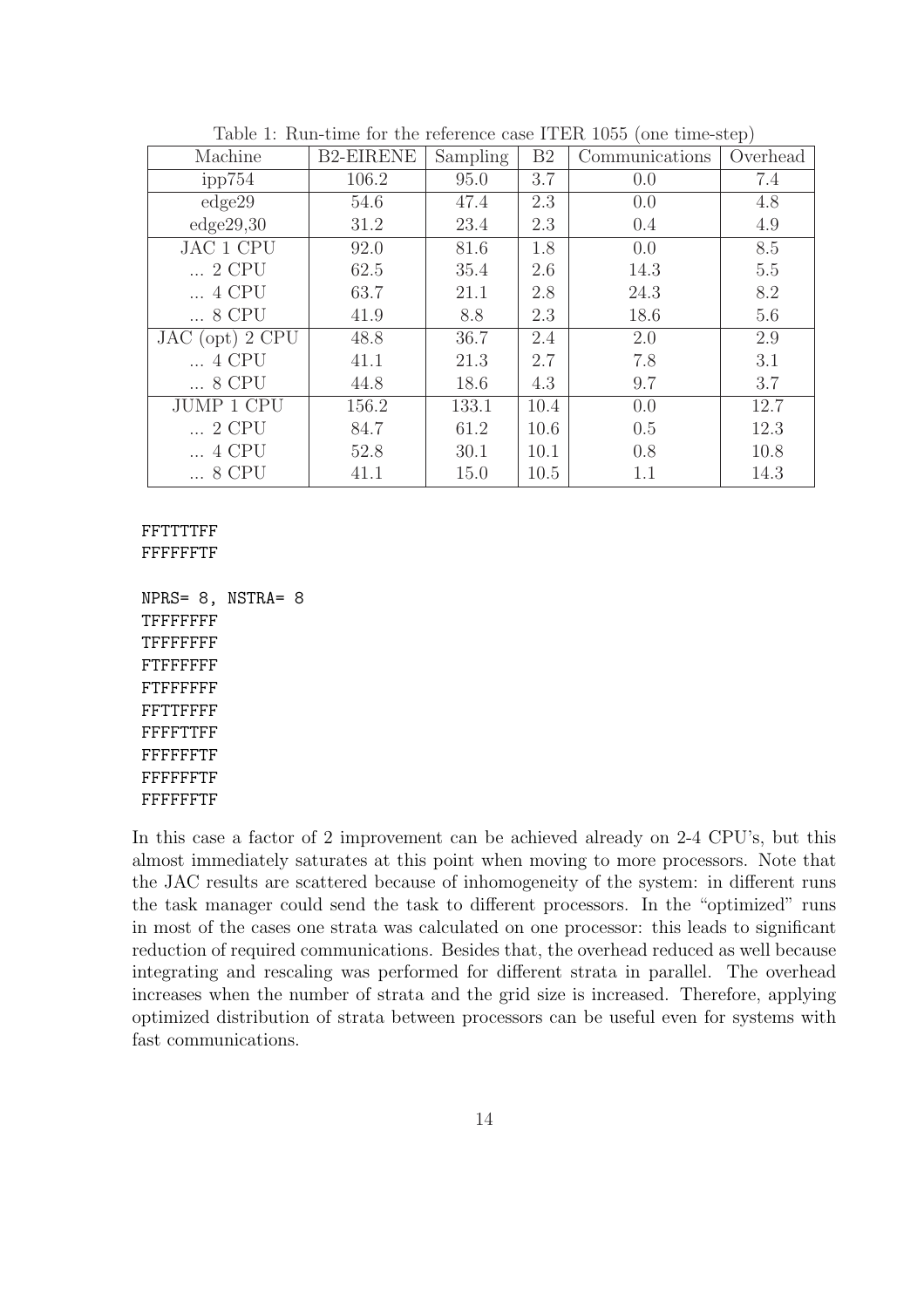### 4.2 Parallel performance of the current version



Figure 1: Relative speedup factor vs. number of processors, measured by time spent on one time step of B2- EIRENE (case ITER 1436, very high divertor density) on different systems.

Based on the results of the study described in the previous section, the code was further optimized: the overhead was reduced, run-time synchronization of strata was implemented (see Section 5.3), automatic distribution of strata between processors was added, Section 7. Performance tests of this partly optimized code have been performed on the same three systems as in the previous section for the modelling case ITER 1436. This model has 9 ion species and is characterized by extremely dense divertor (peak heat power only  $2 \text{ MW/m}^2$ ). It normally takes 10. . . 30 min for one time-step depending on the machine. EIRENE run-time was fixed at 1800 sec on JAC and at 1000 sec on JUMP. In addition, the code was given the following minimum number of particles: 400 for strata 1 and 2 (targets), 100 for strata 3 and 4 (PFR), 5000 and

2000 for 5 and 5 (SOL boundary and gas puff, fastest strata) and 200 for 7 (volume recombination, slowest strata). The specified run-time ensured that  $\approx 40000$  particles ( $\pm 30$ ) %) were sampled in each run.

The results are shown in Figure 1. The speed up is linear only up until 4 processors, the maximum gain is a factor of 18 on 32 processors. In absolute numbers that means the following. On JUMP one time-step takes 60 sec on 32 processors instead of 1000 sec on one processor. B2 takes 10 sec, overhead of EIRENE: 2 sec, communications: 4 sec. On JAC: 200 sec on 12 processors, instead of 1800 sec on one processor, 5 sec are taken by B2, 2 sec: overhead in EIRENE, 80 sec: communications (JAC has a relatively slow network).

The saturation of speed-up takes place not only due to serial part and communications. There is also an issue with synchronization. The cpu-time, spent for each single trajectory can be very different. Even if time synchronization is applied, it can still happen that a very long trajectory occurs on one processor, and other processors are then waiting (idle) until it finishes. In case of high density divertors very long trajectories may appear because of Monte Carlo splitting. For the reference test case the lost time due to this effect can reach 10  $\%$  on 8 processors and 30  $\%$  on 32 processors. This problem will have to be resolved in the future either by avoiding Monte Carlo splitting techniques, or by applying dynamic redistribution of particles between processors.

In general one can say that for regular ITER cases or for reduced cases on finer grids the typical robust speed-up is at least a factor of 3 on 4 processors and at least a factor of 6 on 8 processors (typical processor numbers currently used at ITER Cadarache). Parallelization of EIRENE overhead (re-scaling, MODUSR) and improved synchronization for the cases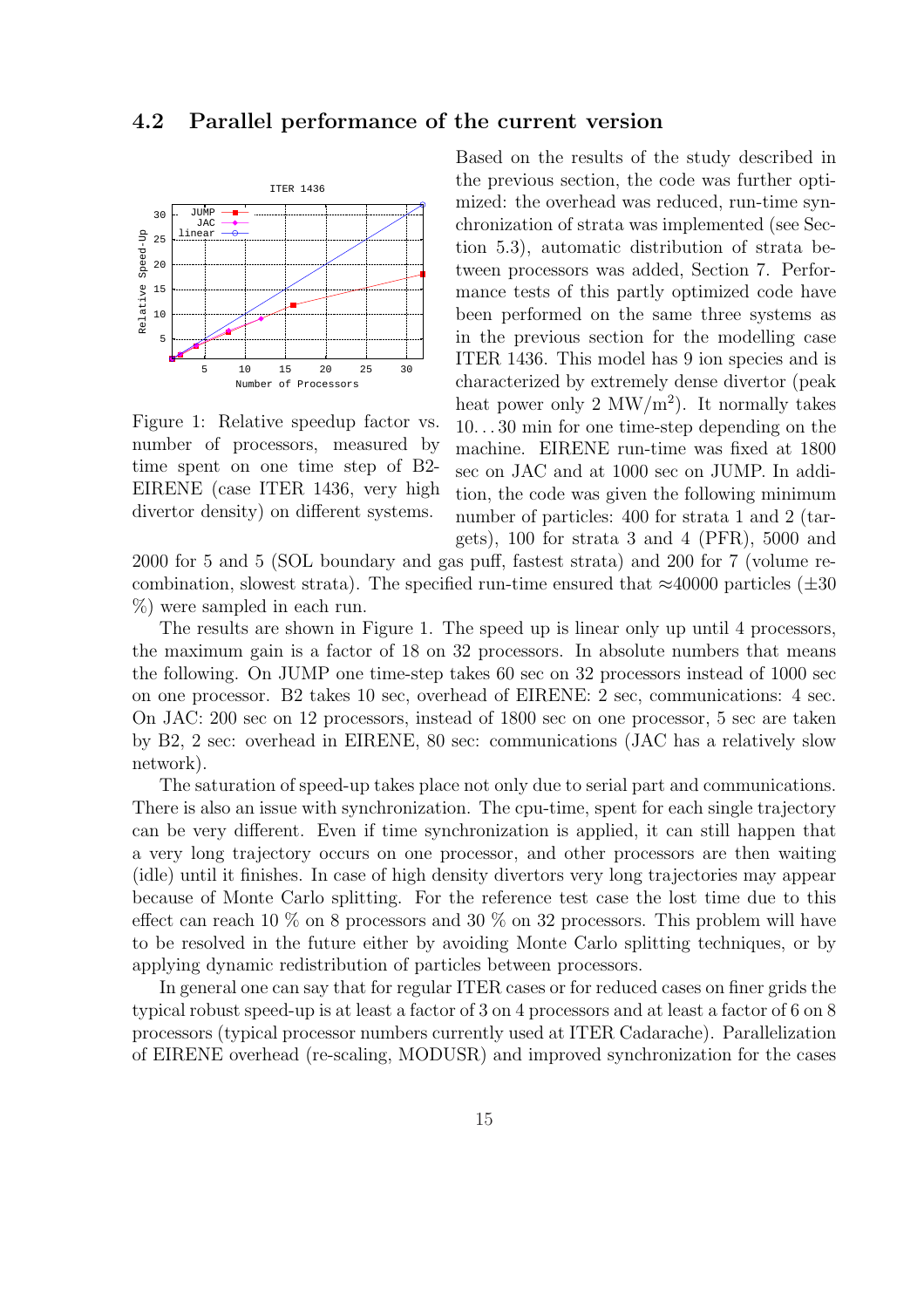with long histories can further improve the scalability.

## 5 Technical description I: Modification of the code

## 5.1 General upgrade and cleaning-up

The ITER version of the code was upgraded from the CVS repository master version maintained at FZJ. The main point of this upgrade was to synchronize the variable set of the FZJ repository version with the ITER version as well as to transfer all MP-related code. Consequently, the following entire modules were replaced with the FZJ master: PARMMOD, CESTIM, COMUSR, CUPD, COUTAU, CSPEI, CTRCEI, CLOGAU, CADGEO, CGEOM, CGRID, CLGIN, CTETRA, CESTIM, CSTEP and subroutine SETPRM (assigning indexing of the tallies). Module COMPRT was modified accordingly. In the repository (master) version the definition of reaction rate data was completely re-written (REACDAT instead of CREAC) to adopt it to further atomic database formats and the FZJ-hydrocarbon databases. This modification was not yet taken over to the ITER version for the time being. Therefore, module COMXS was left unchanged.

The upgraded variable set has some new tallies, like momentum flux (VGENA, VGENM, VGENI, VGENPH), primary particle (PPAT, PPML, PPPHT) and energy (EPAT, EPML, EPIO, EPPHT) sources. Not all of them are updated in the current version, but all their infrastructure (allocation-deallocation etc.) works. In the new version each tally has a logical switch, e.g. LPDENA for PDENA etc. which allows to switch it off if necessary (consequently, not to spend memory for this variable etc.). This storage saving option is not completely cleaned up in the ITER version of EIRENE: it still can be that extra IF statements are missing in some places.

To allow one more possibility of memory optimization in the new version variable NPLS (number of plasma species) was complemented by two over variables: NPLSTI (number of different background ion temperatures) and NPLSV (number of different background ion velocities). If in the input  $INDPRO(2) \leq 0$  is specified (normal case for ITER applications), then NPLSTI=NPLS, otherwise (INDPRO(2)<0) NPLSTI=1. The same is with NPLSV and flag INDPRO(4). Note, that this option has until now been tested in the ITER version only for the default case NPLS=NPLSTI=NPLSV. Variables NVOLTL and NSRFTL (number of volume and surface tallies) are defined now in SETPRM instead of PARMMOD.

The subroutine MCARLO has been cleaned up. Some parts of its code were condensed into subroutines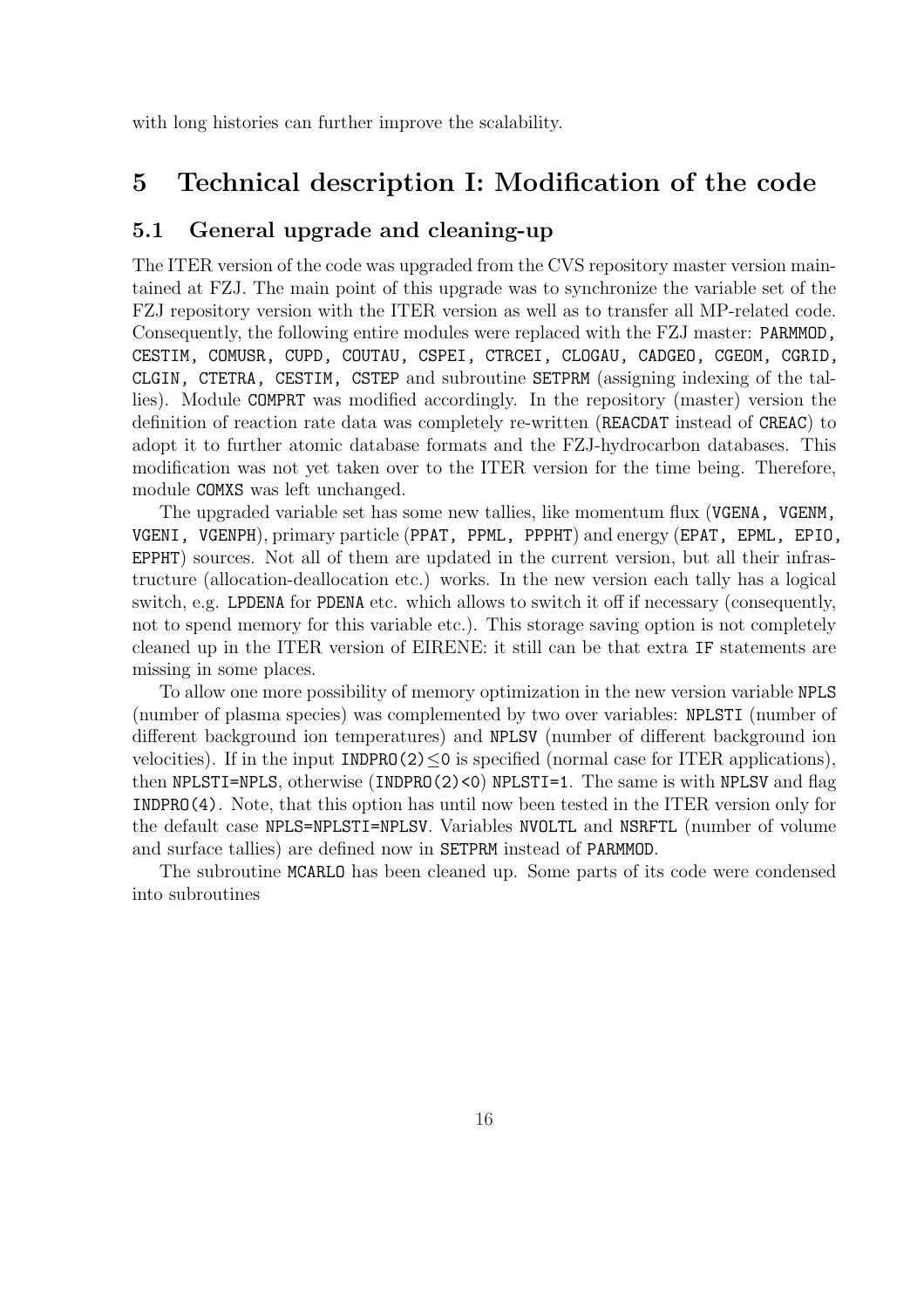| scal_volav_tallies.f | normalizing the volume tallies with the total fluxes and      |
|----------------------|---------------------------------------------------------------|
|                      | cell's volumes;                                               |
| integrate_tallies.f  | calculating integrals over the volume tallies;                |
| scal_surf_tallies.f  | scaling total surface fluxes with the sources strength;       |
| sum_average.f        | sum of the total fluxes over all strata;                      |
| scale_tallies.f      | calculating the scaling factors (particle balance, subroutine |
|                      | <b>GETSCL</b> ) and rescaling the all tallies;                |
| sumostra.f           | updates the sum of integrals over all strata;                 |
| stat_sumostra.f      | sum over all strata for standard deviation;                   |
| scale_deviation.f    | rescaling the standard deviation;                             |
|                      |                                                               |

Treatment of recombination sources in IF3COP was slightly modified. The particle source due to recombination is added to PAPL, the energy sources for electrons and ions: to EAEL and EAPL respectively. Only the array CPPVR (momentum sources due to recombination) is left locally in INFCOP.

Some obsolete or rudimentary parts have been removed from the code:

- C preprocessor (subsequently, all extension changed to f);
- EIRENE does not use any external libraries (except MPI) any more;
- subroutine eirpbls (extra correction of balances);
- subroutine srfprvsl (some graphics diagnostic);
- special subroutines for output (textoutput, out\_transrates);
- specification of chemical sputtering data in INFCOP;
- input for all removed features (Blocks 9..11) and corresponding variables in EIRDIAG.

Subroutine FINALIZE EIRENE(NLLAST) which cleans all the EIRENE allocated memory is an entry of subroutine EIRENE now.

New user features are described in Appendix.

## 5.2 MPI-related code

The MPI library is not linked to the code directly: it has to be compiled through the script mpif90 (for Fortran 90) instead of regular compiler's name.

The code related to the Message Passing is mainly concentrated in directory BROADCAST and module CPES. The code is taken from the repository version of EIRENE and then modified (in some cases significantly). The corresponding parts of the code are described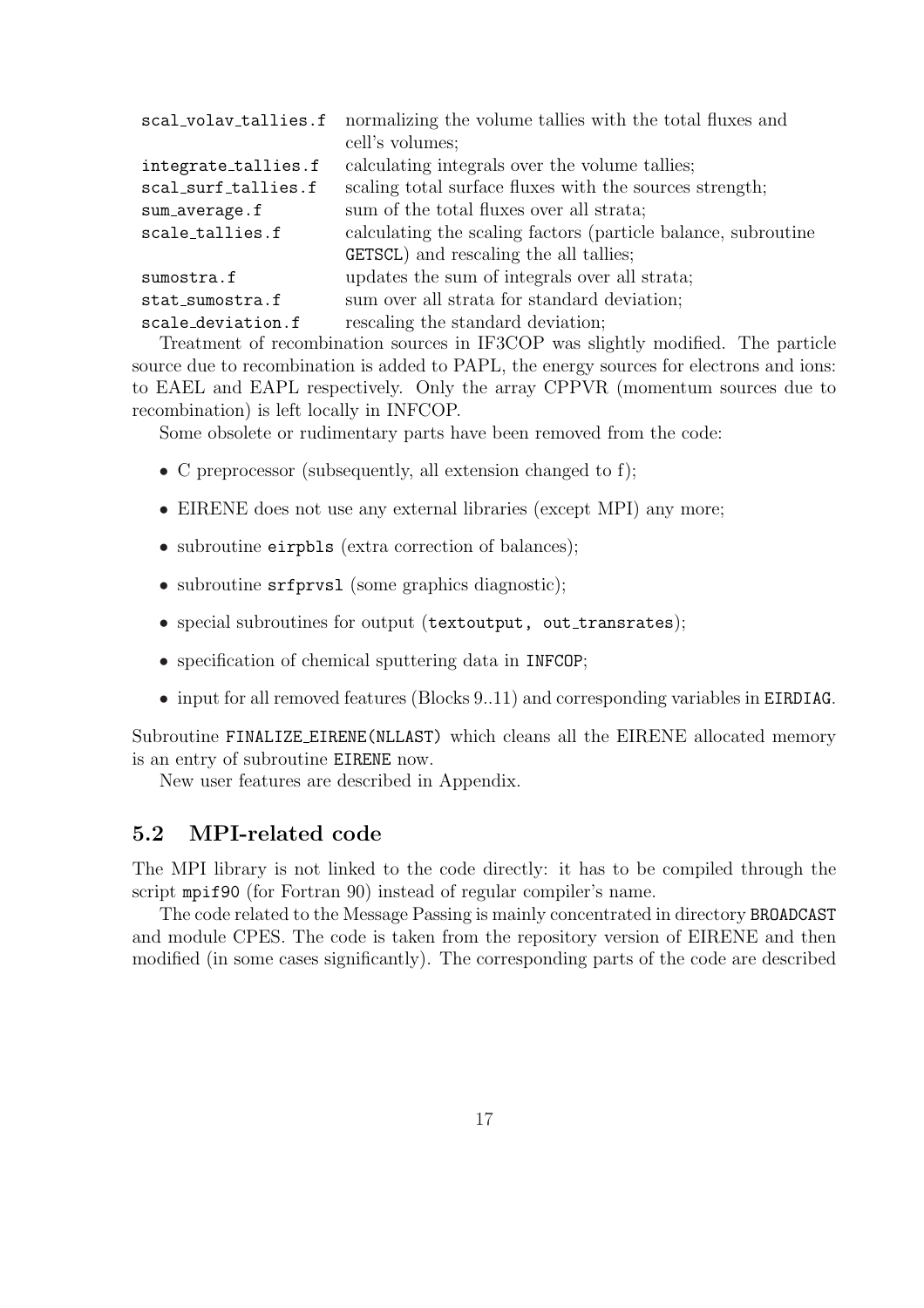| below:                             |  |                                                                        |  |  |
|------------------------------------|--|------------------------------------------------------------------------|--|--|
| broadcast.f                        |  | broadcasts all variables from root process;                            |  |  |
| allocate_modules.f                 |  | allocates modules on non-root processes;                               |  |  |
| broadsput.f                        |  | broadcasts some variables from SPUTER;                                 |  |  |
| broadref.f                         |  | broadcasts some variables from REFLEC;                                 |  |  |
| broad_eirsrt.f                     |  | broadcasts variables passed from B2 in EIRSRT;                         |  |  |
| broad_pedist.f                     |  | broadcasts MPI-related variables from PEDISTS;                         |  |  |
| broad_mpistat.f                    |  | broadcasts run-time distribution on each processor;                    |  |  |
| calstr.f                           |  | collects data for one strata;                                          |  |  |
| collect_coutau.f                   |  | collects data for sum over strata;                                     |  |  |
| collect_infcop.f                   |  | collects sources for B2 (SNI, SMO, SEE, SEI);                          |  |  |
| collect_census.f                   |  | collects census array;                                                 |  |  |
|                                    |  | $b2$ mpi interface.f an interface to be called at the beginning of B2; |  |  |
|                                    |  | Variables related to MPI are defined in module CPES.f:                 |  |  |
| MY_PE                              |  | index of actual process;                                               |  |  |
| <b>NPRS</b>                        |  | number of processes;                                                   |  |  |
| PROCFORSTRA (NSTRA, 0: NPRS-1)     |  | logical table, marks for each strata processors on                     |  |  |
|                                    |  | which it is run;                                                       |  |  |
| NPESTR(0:NSTRA)                    |  | for each strata: number of processes on which it is                    |  |  |
|                                    |  | calculated;                                                            |  |  |
| NPESTA (0:NSTRA)                   |  | index of processor on which the sum for this stratum                   |  |  |
|                                    |  | to be calculated;                                                      |  |  |
| NSTRPE(0:NRPES-1)                  |  | number of strata for each process;                                     |  |  |
| $(NQTRA)$ is the number of strata) |  |                                                                        |  |  |

(NSTRA) is the number of strata).

A flow chart of the MPI implementation in EIRENE is shown in Figure 2.

Table PROCFORSTRA allows a flexible way of distributing the strata between processors. Only if PROCFORSTRA $(I, J)$ =. TRUE. stratum I will be launched on processor J. This array is set up in subroutine PEDIST (module CPES). It is either read from the input file (subroutine READ\_PROCFORSTRA), see section 6.2, or automatic distribution, see Section 7, is used. After obtaining PROCFORSTRA subroutine PEDIST corrects the cumulative time allocated to sample each strata (array XTIM) to match the total allocated time on each processor.

In EIRENE all numerical input and definition of the atomic data (subroutines INPUT, SETCON, SETPRM) is performed only on the root process (MY PE==0). After that it is broadcasted (by subroutine BROADCAST, MPI\_BCAST) to other processors (the subroutine ALLOCATE\_MODULES allocates memory on the non-root processors).

In subroutine MCARLO the sampling for the stratum is launched if the corresponding PROCFORSTRA(ISTRA,MY\_PE).EQ..TRUE. (here ISTRA is the index of a current stratum). If one stratum is sampled on several processors, then the results are collected on the process NPESTA(ISTRA) by subroutine CALSTR. This subroutine collects (reduces, MPI\_REDUCE) data over intra-communicators created in advance in entry CALSTR\_INIT (uses MPI\_COMM\_SPLIT). After that, for the processors on which the stratum data were collected (MY\_PE.EQ.NPESTA(ISTRA)) rescaling is performed and sum over strata is updated: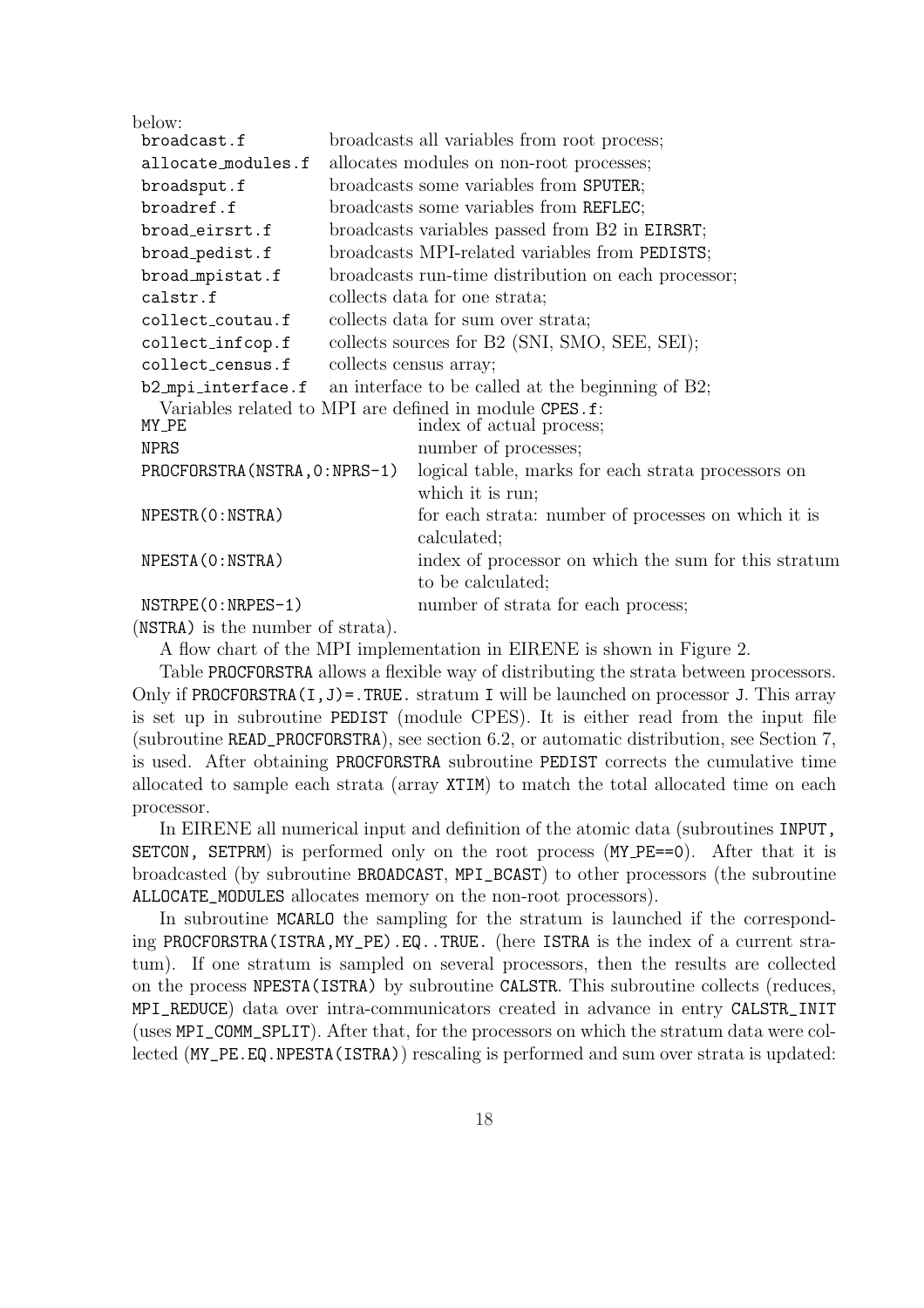

Figure 2: Flow-chart of the subroutines EIRENE and MCARLO running with MPI interfaces (NPRS>1).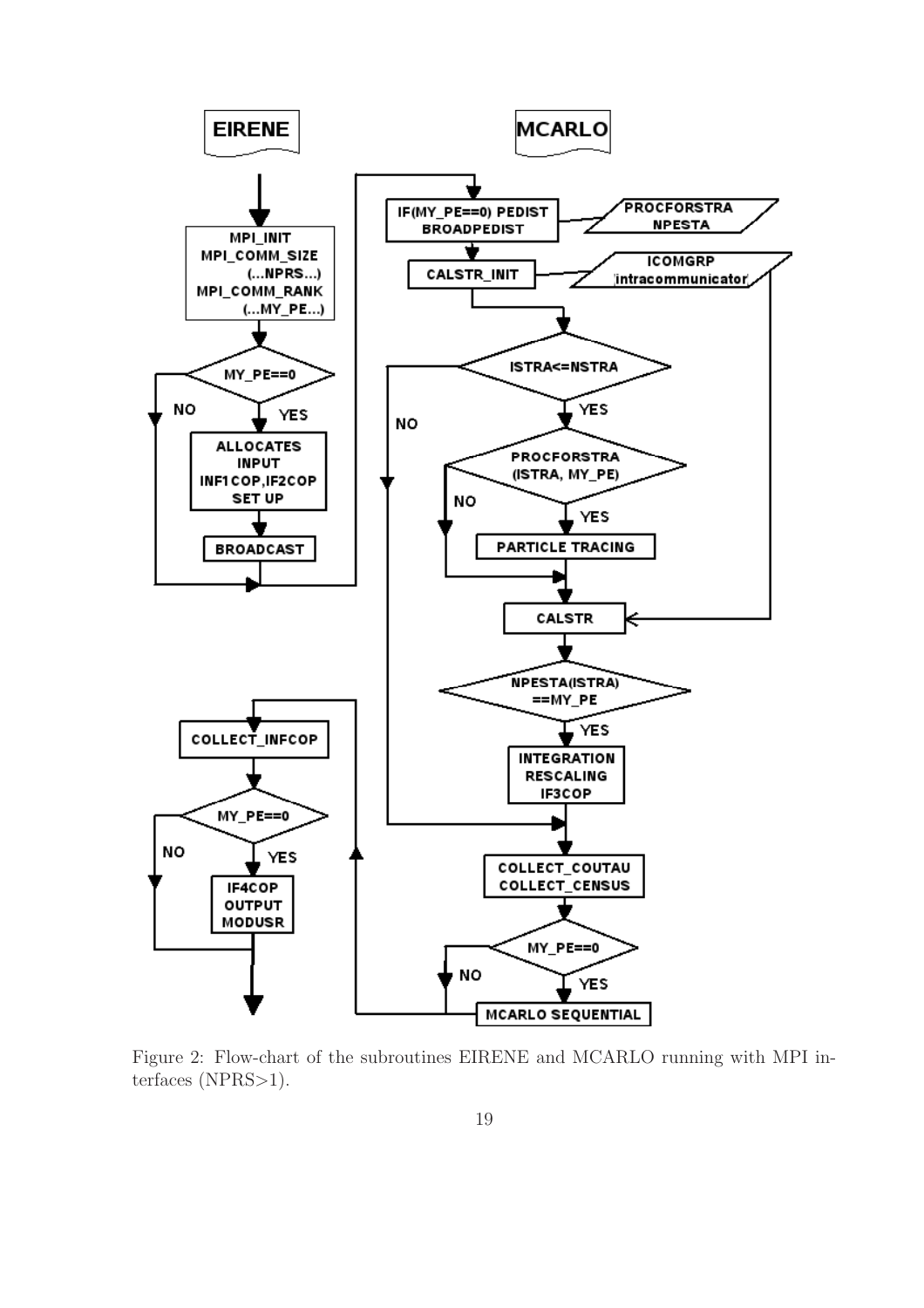subroutines STATS2, SCAL VOLAV TALLIES, INTEGRATE TALLIES, SCAL SURF TALLIES, SUM AVERAGE, SCALE TALLIES, ALGTAL, SCALE DEVIATION, IF3COP, SUMOSTRA. After finishing the strata loop (1000 CONTINUE) data for sum over strata are collected (subroutine COLLECT\_COUTAU) as well as census array (COLLECT\_CENSUS). COLLECT\_COUTAU gathers data over intra-communicator containing only processes listed in NPESTA(ISTRA).

This operation is followed by the serial part, which is performed only on  $MY\_PE==0$ : moving sum over strata back to ESTIMS, ESTIMV etc., writing files fort.10 (WRSTRT) and fort.11, printing routines (OUTPLA, OUTEIR, DIAGNO etc.) and MODUSR.

Arrays of source terms for B2 (SNI, SMO, SEE, SEI) are collected on the root processor in subroutine COLLECT\_INFCOP using point-to-point communications (MPI\_SEND and MPI\_RECV). Subroutine WNEUTRALS was modified to read the volume parameters of the neutrals (dab2, tab2, etc.) only in the entry WNEUSAVE: called in IF4COP in the serial part. Flux variables (wldnek, wldnep, etc) are calculated individually for each stratum and collected on the root by COLLECT\_INFCOP.

The applied technique of parallelization allows exactly the same way of rescaling (to enforce perfect particle balance despite statistical errors) as in the serial EIRENE runs.

EIRENE requires a library which supports standard MPI-2. It uses two features of this standard: statement MPI\_IN\_PLACE in subroutine MPI\_REDUCE and subroutine MPI\_FINALIZED. MPI\_IN\_PLACE is needed to avoid aliasing: using the same variable as input and output. It is prohibited by Fortran standards, although some compilers allow this (e.g. IBM compiler on JUMP).

Some other changes, already in place on the stand alone FZJ EIRENE master, had to be implemented into the ITER version in order to adopt the code for parallel runs.

- The index of output stream was changed everywhere to **IUNOUT** (using driver chgun). IUNOUT=6 on the root (standard output) and 7 on all other processors.
- The index of input stream STANDARD\_INPUT is now a variable which is equal to 5 (standard input) on one processor and 1 for NPRS>1.
- Subroutine EXIT was replaced by EXIT\_OWN which calls MPI\_ABORT to stop all parallel processes.
- The initialization procedure scheme was somewhat changed. CALL ALLOC\_CESTIM(1) was moved to stay in front of ALLOC\_COMUSR(1). CALL ALLOC\_CSPEI was moved from INPUT to EIRENE. ALLOC\_CESTIM(2) is now called from SETPRM instead of EIRENE.

In subroutine EIRSRT (the interface program which is called from B2) variables transferred through dummy arguments are broadcasted by BROAD\_EIRSRT. To pass around B2 on all processors except root, subroutine B2\_MPI\_INTERFACE has to be called at the beginning of a B2 run. This subroutine makes a call to EIRSRT for MY\_PE.GT.0. Subsequently, this process is waiting then for the root to call BROAD\_EIRSRT which synchronizes them. Subroutine BROAD\_FLUX is used to broadcast the strength of B2 sources (EIRSRT's argument FLUXES).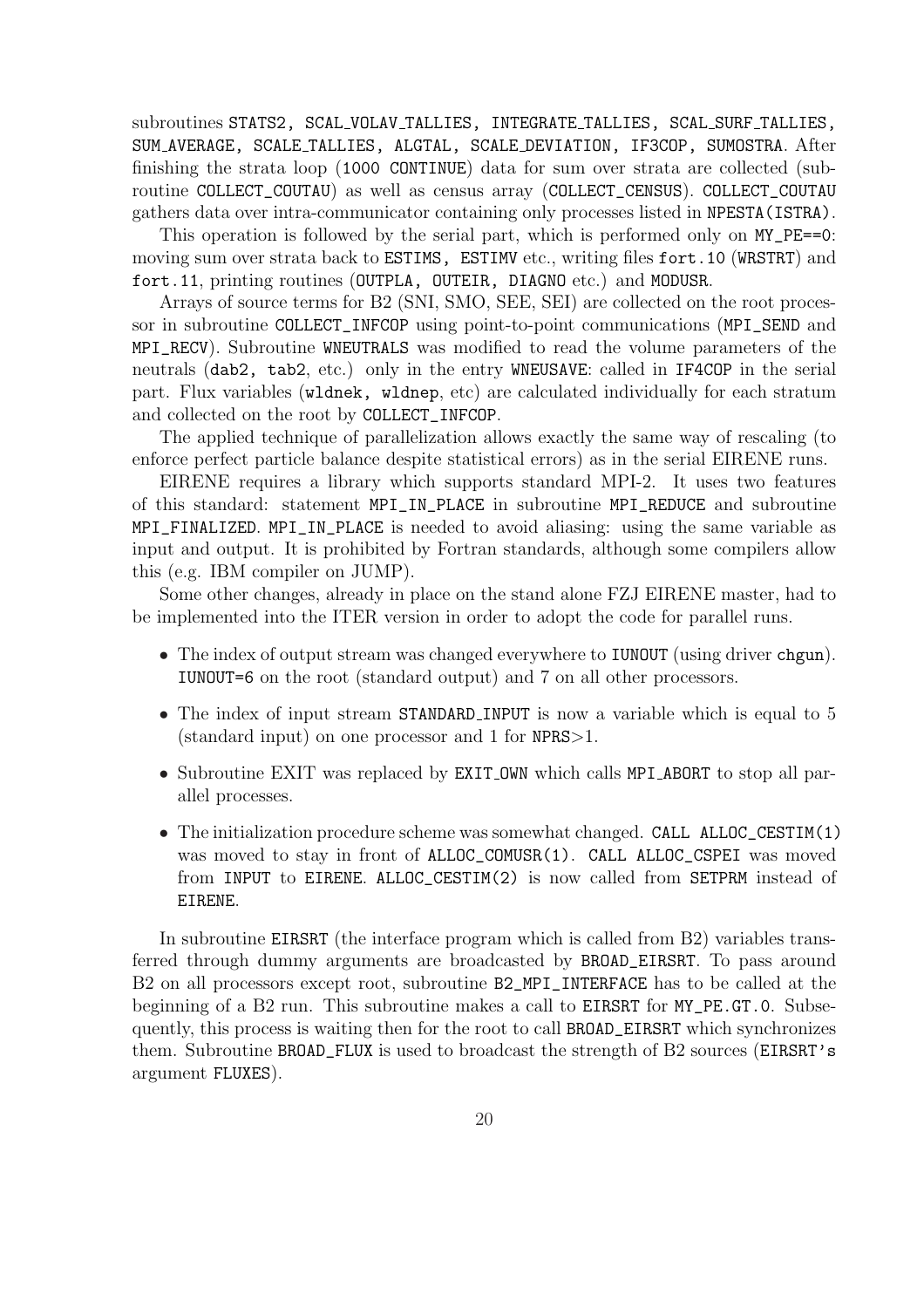New performance diagnostics which measures CPU time spent in different parts of the code has been added. The corresponding code is located in module CPES. Detector functions UPDATE\_MPISTATDATA, TIME\_OF\_EIRENE\_START and TIME\_OF\_EIRENE\_END. Subroutine PRINT\_MPISTATDATA prints a text file mpistat.dat which shows on each processor the time spent for sampling of each strata, number of particles, time for spent for overhead subroutines (INPUT, rescaling, MODUSR etc.) and for communications.

The procedure of automatic distribution of strata between processors is described in Section 7.

### 5.3 Further modifications and bug fixes

General modifications and bug fixes:

- 1. Module ADSP added: AK's option for calculating the incident spectra. All related code (including broadcast) is hidden in the module, access through subroutines with prefix ADSP\_.
- 2. A bug with NLMPGS has been fixed (see below).
- 3. Switch NLTRIMESH to use EIRENE only for grid generation.
- 4. Bug with input in block 5 (FIND\_PARAM) has been fixed.
- 5. WRPLAM can now read fort.13 in both old (2004) and actual formats, distinguishing between them automatically.
- 6. Subroutine WNEUTRAL\_FLUXES which calculates EIRENE fluxes mapped to the edge of B2 grid has been added (called in WNEUTRAL).

The fix of the bug with NLMPGS has to be described in more detail. If spatially resolved surface tallies are applied, then the size of corresponding arrays (variable NLMPGS) depends of the number of triangles belonging to B2 surfaces. In turn, the code can learn this number only in IF0COP. In the old version of the code those variables were not corrected properly after this place. Such a correction has been added, all related arrays can be allocated only after this point. Module CESTIM was already allocated at the right place. In modules CGEOM and COMUSR this had to be changed.

In CGEOM array AREAG (surfaces of wall elements, now perhaps obsolete) made a separate array (not a part of RCGM1). ALLOC\_CGEOM was splitted into two parts, ALLOC\_CGEOM(2) is used to allocate AREAG. In the module COMUSR entry ALLOC\_COMUSR(3) was added to allocate arrays SAREA (surfaces of wall elements) and FLXOUT (array of incident flux for Roth formula, not yet used). In subroutine EIRENE, CALL ALLOC\_CGEOM replaced by CALL ALLOC\_CGEOM(2).

Now the procedure work as follows. Number of triangle sides belonging to B2 surfaces is calculated in IF0COP, variables NGITT and NLMPGS are re-initialized where, if previously estimated values (calculated in if0prm) were too small. After that, ALLOC\_CGEOM(2) and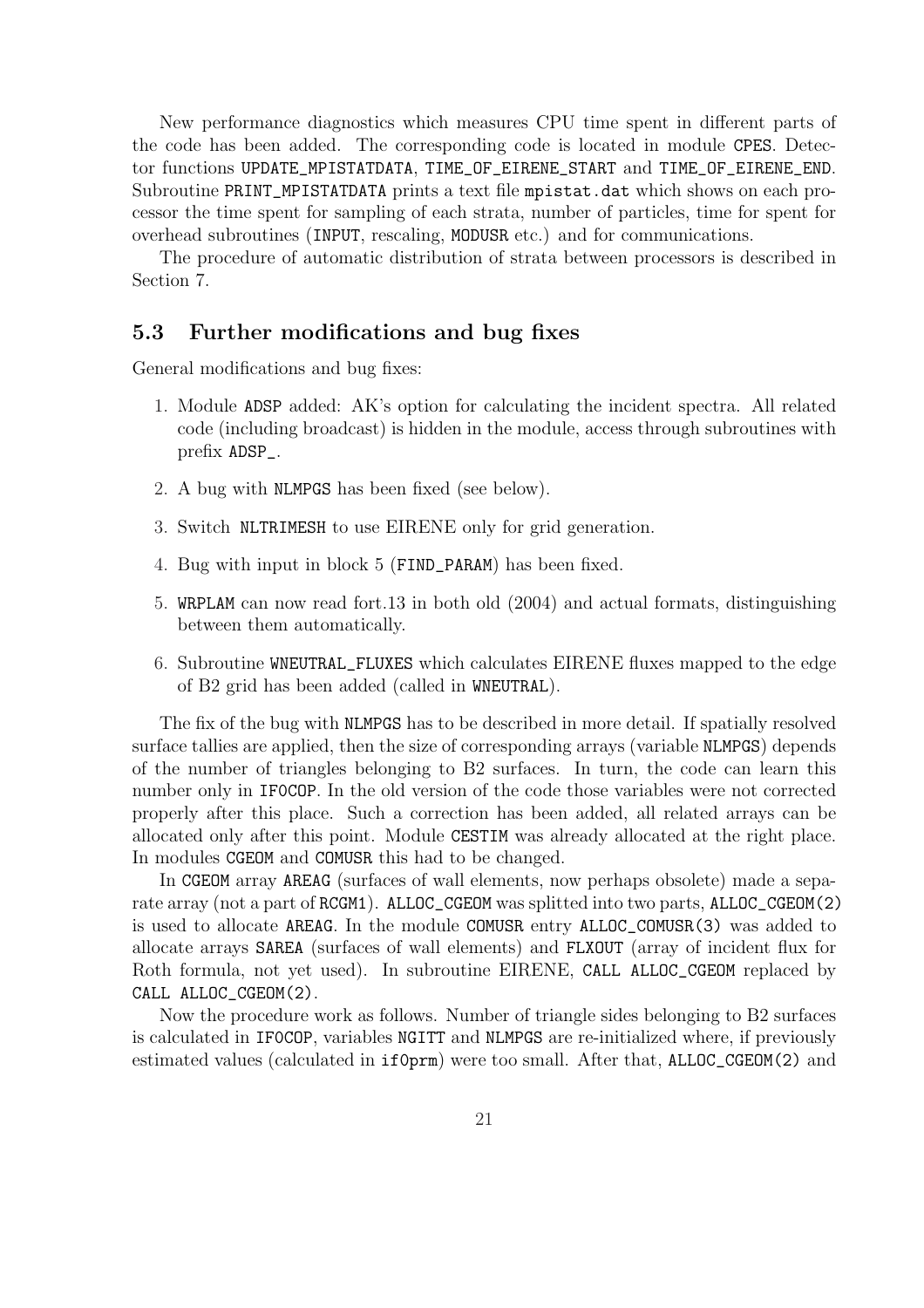CALL ALLOC\_COMUSR(3) are called in INPUT. Local variable SAREA0 is introduced in INPUT to temporary replace SAREA when it is not yet initialized. Besides that, extra checks added to modules CESTIM, CSDEI, CSTEP, PARMMOD.

Optimization of memory usage:

- 1. Unused tallies switched off in SETPRT (EAPHT...,VXDENA,...,MAPL...);
- 2. For tallies, not related to BGK, the size is now defined by variable NPLS\_TAL, not NPLS. NPLS\_TAL counts only real ion species, excluding BGK species;

For the test cases ITER 1055 (9 ions  $+$  9 BGK species) and ITER 1055p6 be (13 ions species  $+ 9$  BGK species  $+ 5$  photons) this optimization allowed to reduce EIRENE overhead (excluding MODUSR) by a factor of 1.5.

To add Message Passing operations to the modules, wrappers around MPI library subroutines are used (file mpi\_wrappers.f). This allow replacing them with dummies when compiling without MPI. Subroutines PEDIST, BROADCAST\_MPISTAT, BROADCAST\_PEDIST moved to module CPES. Strata running in parallel on more than one processor are now explicitly synchronized in time when running with prescribed minimum number of histories. On each processor the startum runs for a fixed amount of time XTIM(ISTRA). When this time is over, the stratum stops and calls subroutine CPES\_SYNCHRONIZE (in MCARLO). This subroutine adds up the number of particles, which have been sampled on all processors on which this stratum is running. It checks, is this number is larger than the prescribed minimum. If not, then the estimated time required to sample the left trajectories is calculated, and the run is continued. CPES\_SYNCHRONIZE is also called if the maximin specified number of particles is achieved, to avoid communication dead-lock.

## 6 Technical description II: Installation and usage

## 6.1 Installing MPICH

A well known free implementation of the MPI-2 standard library MPICH (MPI-CHameleon), Argonne National Laboratory, was chosen for installation to the ITER system. The most recent (at the time when the project started ) version was 1.0.5p4. The instruction below explains step-by-step how to install it.

- 1. To download MPICH2: http://www-unix.mcs.anl.gov/mpi/mpich/downloads/mpich2-1.0.5p4.tar.gz
- 2. To unpack it: tar -zxf mpich2-1.0.5p4.tar.gz
- 3. To create directories for building and installing, e.g.:

mkdir mpich2-install mkdir mpich2-build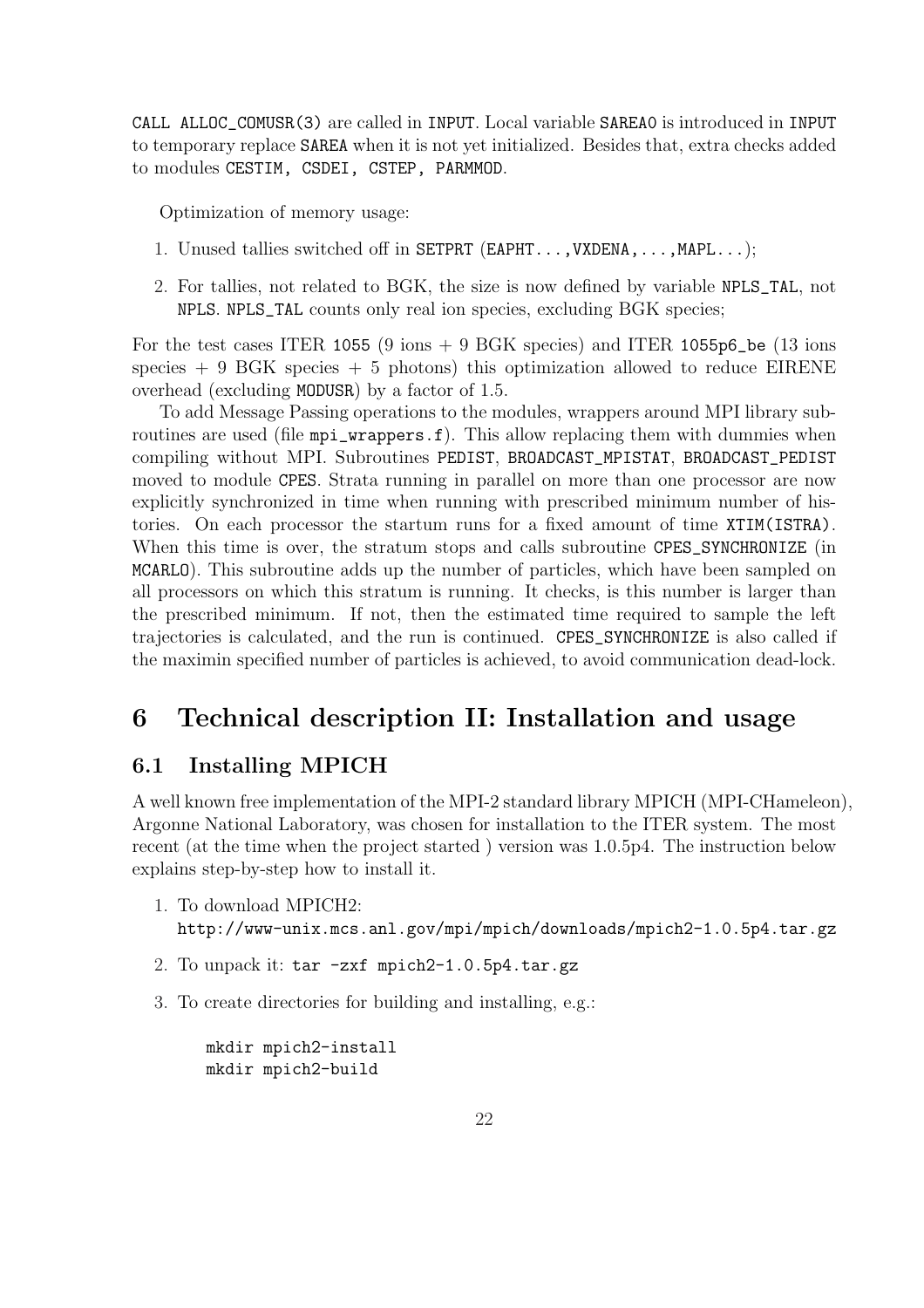4. to set up the name of fortran compiler (e.g. Intel Fortran in bash):

```
export F77=ifort
export F90=ifort
```
5. To go to build directory and to run configuration script, e.g.:

```
cd mpich2-build
 ../mpich2-1.0.5p4/configure --prefix=/home/kotov/MPI/mpich2-install ...
... > configure.log
```
Here /home/kotov/MPI/mpich2-install is the full path to installation directory

6. To run make (compiling MPI requires GCC):

make > make.log make install > make.install.log

- 7. To add MPI bin directory to the path, e.g.: export PATH=/home/kotov/MPI/mpich2-install/bin:\\$PATH (this line has to be added to .profile)
- 8. To create "secretword" file for MPD (for some security reasons) one has to go to the home directory and to type:

touch .mpd.conf chmod 600 .mpd.conf

The file .mpd.conf has to contain the following line: secretword=<some combination of letters and numbers>

After this procedure the MPI library is installed. The default process management system delivered with MPICH is MPD. One can check if MPI library and MPD have been installed correctly by running the command mpich2version. It will print something like this:

```
Version: 1.0.5
Device: ch3:sock
Configure Options: '--prefix=/home/kotovv/MPI/mpich2-install' 'F77=ifort' ...
... 'F90FLAGS=' 'F90=ifort'
CC: gcc
CXX: c++
F77: ifort
F90: ifort
```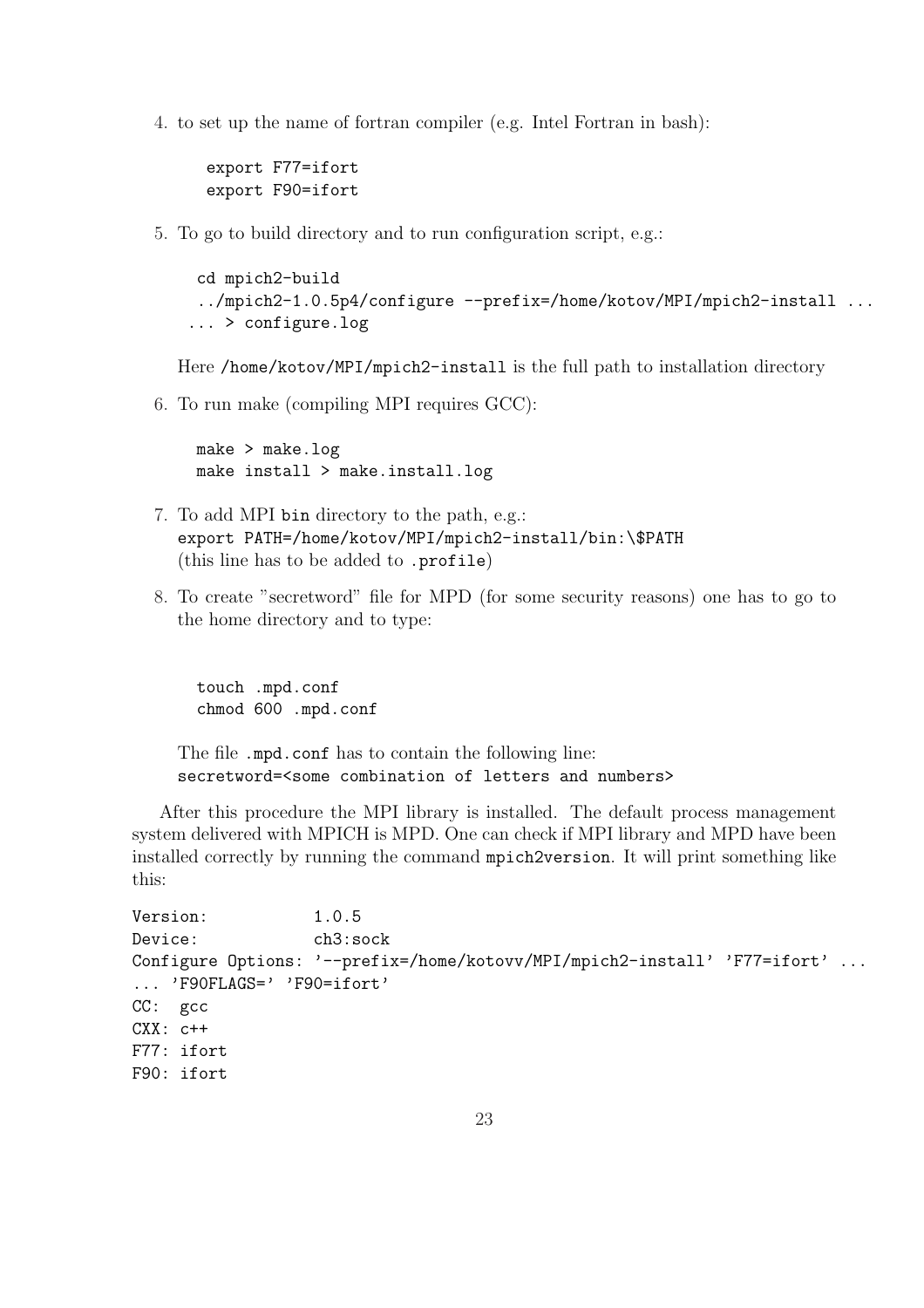Note that it is necessary to install MPI only once in home, but not on each machine to be used in the MPI ring.

AN IMPORTANT NOTE. In the used version of the MPICH library a bug was discovered (see sub-section ??) which caused a "memory leak" in the code (the code gradually increased its size in memory). Memory profiler VALGRIND detected a memory leak in the MPICH library. The bug (a missing call of "free" for a pointer) was found and fixed. The bug has been confirmed by the developer. To fix it one has to add one line to the source file

<MPI directory>/src/mpi/coll/helper\_fns.c before compiling. In function MPIC\_Send the construction:

```
if (request_ptr) {
    mpi_errno = MPIC_Wait(request_ptr);
}
```
must read:

```
if (request_ptr) {
    mpi_errno = MPIC_Wait(request_ptr);
if (mpi_errno) { MPIU_ERR_POP(mpi_errno); }
        MPID_Request_release(request_ptr);
    }
```
### 6.2 Compiling and running the code with MPI

The recent EIRENE distribution adopted for parallel runs within SOLPS4.xxx is called Eirene.mpi. To compile it without MPI, one has to link the  $\ast$ .f files from directory ../Eirene.mpi/broadcast\_dummy/ and include mpif.h from this directory. For compilation with MPI one instead has to use directory ../Eirene.mpi/broadcast/ and include file <MPIdirectory>/mpich2-install/include/mpif.h. Command mpif90 has to be used instead of the name of the Fortran compiler. This script links all the necessary library files automatically. One should not use the regular compiler's name and also not link the libraries explicitly, because this does not work! Note that the executable compiled with MPI can be used on one CPU in exactly the same way as without MPI (as before). Note also that to run the code compiled with the INTEL compiler one may need to increase the stack size: BASH command ulimit -s 262144.

Note, that apart from MPI this distribution of EIRENE does not require any other external library. File eirene\_main.f is required only for compiling the stand alone version of EIRENE (without B2). For coupling with B2 one can choose between two sets of subroutines, located in directories couple\_B2 and couple\_Tria, respectively. They are related to different geometry options in EIRENE: the 2D regular polygonal standard grid (geometry level LEVGEO=3), in which the cells are quadrangles, and the more flexible triangular grid (LEVGEO=4), respectively. Presently within SOLPS4.xxx the triangular grid is the stable option and thus recommended for use, whereas the older standard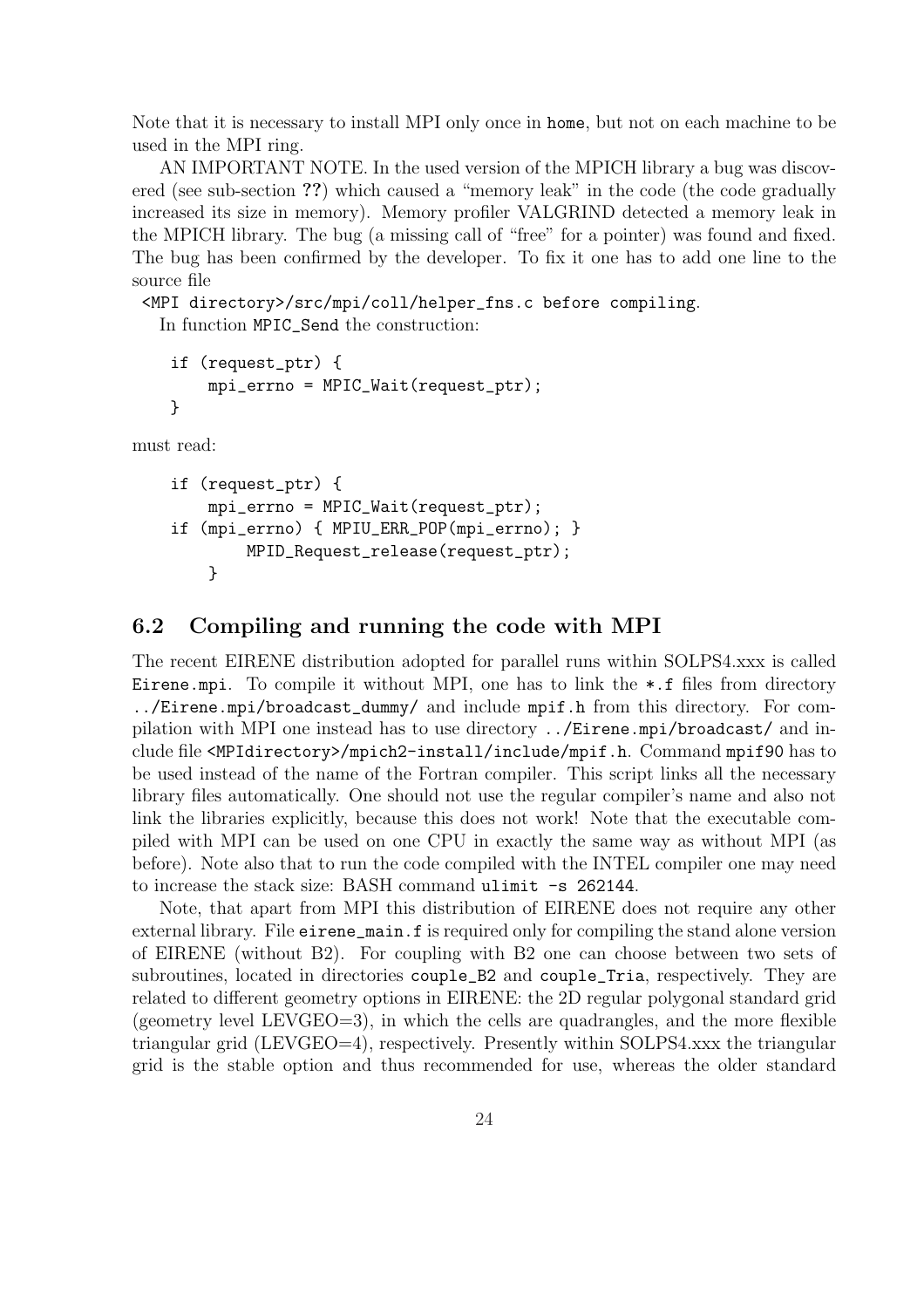polygonal grid has not been used and tested since 3 years. The modifications needed in B2 described in section 6.3.

For making multiprocessor runs using MPICH, one first has to start MPD on the host machine: mpd &. To find out whether parallel runs are possible, one has to use command mpdcheck  $-1$ . In case of computers in Jülich it prints the following message:

```
**********
Your unqualified hostname resolves to 127.0.0.1, which is
the IP address reserved for localhost. This likely means that
you have a line similar to this one in your /etc/hosts file:
127.0.0.1 \$uqhn
This should perhaps be changed to the following:
127.0.0.1 localhost.localdomain localhost
**********
```
According to the policy provided by the Jülich Supercomputing Center (JSC) users at FZJ are not allowed to change this parameter. Therefore, real parallel runs on regular LINUX cluster machines are not possible, since they can not tell the other machine their unique host address. The command mpdallexit stops MPD on the whole MPI-ring (see below).

On the ITER computer system in Cadarache this problem did not appear. Package MPICH has a tool mpdboot which automatically creates a MPI ring on the specified number of computers taken from the list of hosts. Using this tool requires SSH to work without password. If this is not possible (as it was the case during the project described here), then one has to create the MPI-ring manually. An example is shown below:

- 1. Starting MPD on the host (root): mpd&
- 2. Typing on the host: mpdtrace -l It will print something like this: edge29.itereu.de\_38804 (192.168.0.39) Those are the host name, the port number and the IP-address.
- 3. Go to the next machine (to be added to the ring) and type: mpd -h <host name> -p <port number> & e.g. in the case in question: mpd -h edge29.itereu.de -p 38804 &
- 4. Go back to the host, and check the created ring: mpdtrace -l then you will see something like this: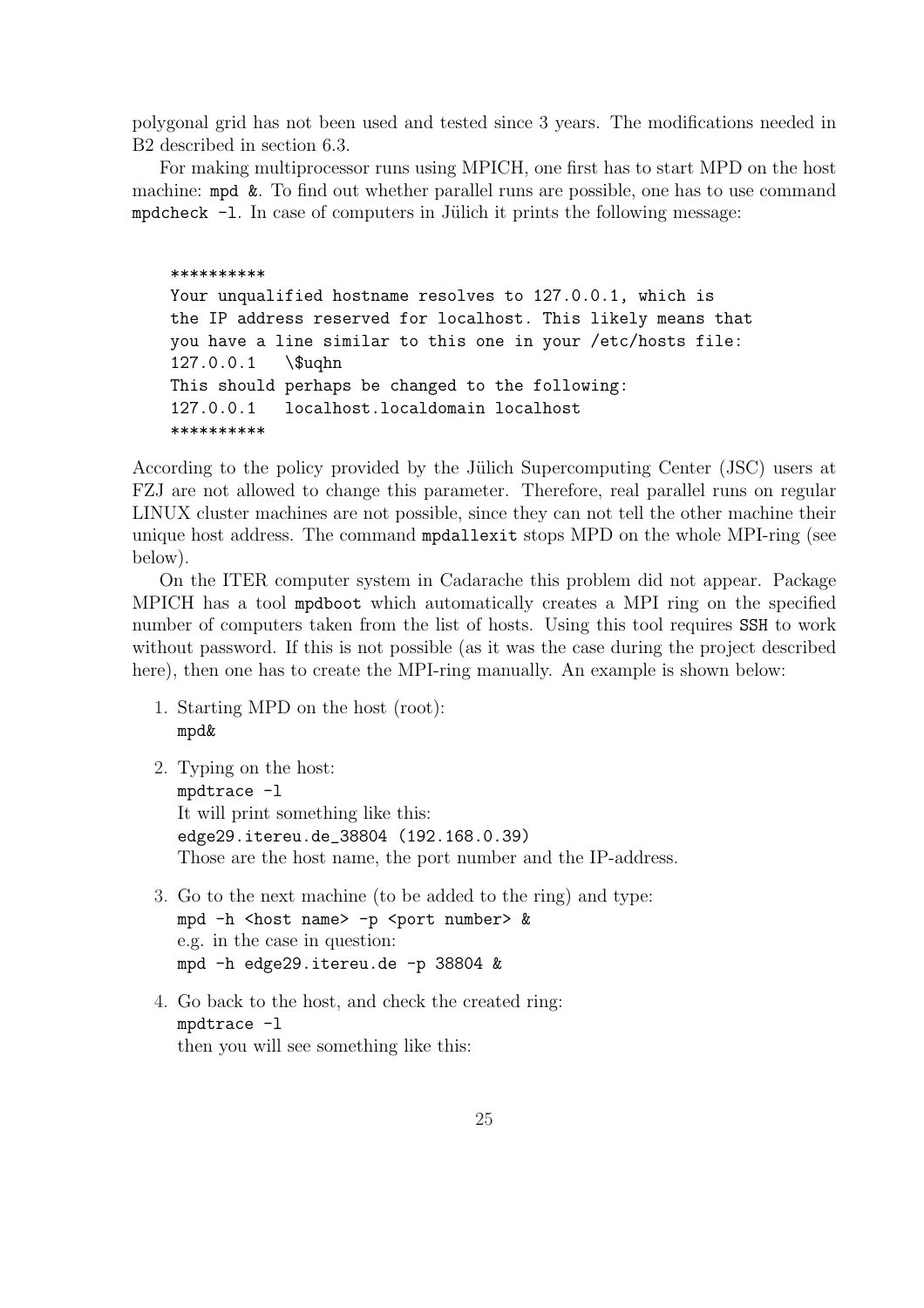edge29.itereu.de\_38804 (192.168.0.39) edge30.itereu.de\_33756 (192.168.0.40)

... and so on.

After starting the MPI ring one can run the code on several machines in parallel. In EIRENE input file one can specify the distribution of strata between processors: array PROCFORSTRA, see section 5.2. This can be done after block 14, e.g. in this way:

```
*** INFORMATION_FOR_MPI
NPRS= 2, NSTRA= 8
TFTTTTFF
FTFFFFTF
NPRS = 4, NSTRA = 8TTTTTTTF
TTTTTTTF
TTTTTTTF
TTTTTTTF
```
The code looks for the key word INFORMATION\_FOR\_MPI everywhere through the input file. In each entry: NPRS is the number of processors and NSTRA is the number of strata (the time census is taken into account: that's why it is 8 instead of 7 for ITER cases). The code looks for the combination which corresponds to the current run. If it has been found, then the code reads logical table which follows immediately after NPRS, NSTRA. Each line corresponds to one processor. .TRUE. means that this strata has to be run on this processor, .FALSE.: not to run it. E.g. the entry for NPRS=2 says that strata 1 and 7 will be run on processor 0 and all the rest on processor 1. Entry for NPRS=4 says that every processor has to sample all strata. The code looks for the MPI data until it reaches the end of file or the key word END\_OF\_INFORMATION\_FOR\_MPI. If it can not find the appropriate combination of NPRS and NSTRA in the input file, then the default (all strata on each processor) is used. If a key word AUTOMATIC\_DISTRIBUTION is put to this block, then automatic distribution, Section 7 is applied.

One important note. Lines in PROCFORSTRA which switch on the same strata have to represent the same pattern. E.g. in case of distribution:

### FFFTTTTF TTTTFFFF

processor 1 will start from the 4th strata and will be waiting then for processor 0 where this stratum is the last one. Only after that processor 1 will be able to finish its work while processor 0 will be waiting for it.

To start a parallel run one has to use the script mpiexec from MPICH package. An example of the corresponding command: nohup mpiexec -l -n 2 ./linux.Intel\_EM/b2eirmpi > b2.log&

Here  $-n$  is the flag, which specifies the number of processors  $(2 \text{ in this case})$ ,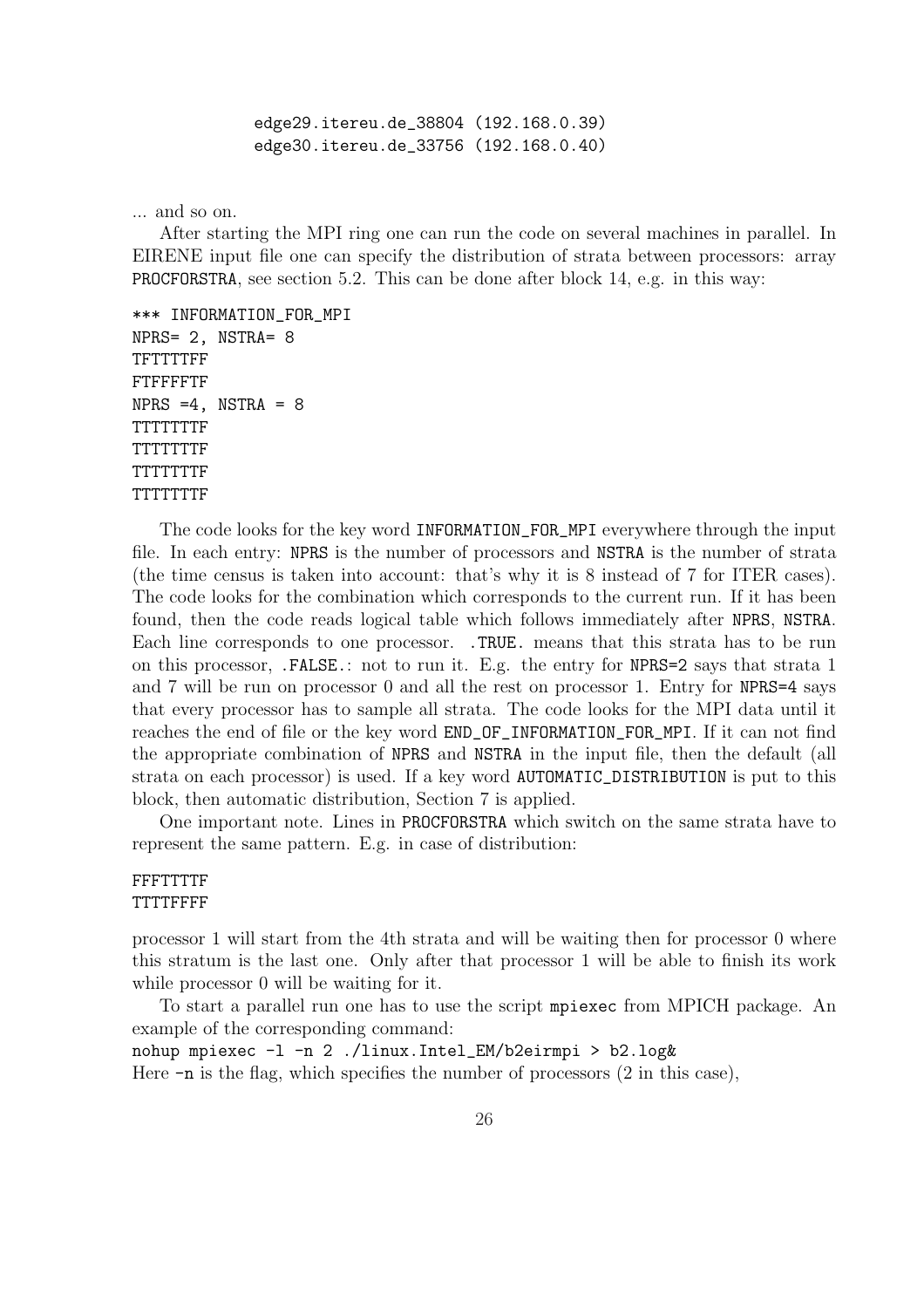./linux.Intel\_EM/b2eirmpi is the name of executable. Option -l enforces printing the number of process in front of each line passed to standard output. The number for  $-n$ can exceed the number of physical machines in the ring: in this case several processes are emulated on one physical processor. mpiexec has problem to read long files from standard input. Therefore, for multiprocessor runs the input is expected in file fort.1 (or it has to be linked to the input file). For a single processor run the code still expects input in the standard input stream. Note, that this prohibits from using command mpiexec -n 1: single processor run through mpiexec, which however does not make sense anyway. By default MPD places the root process on the local host (the machine there mpiexec has been started).

The process running on the host pipes its printing to the standard output (e.g. b2.log for the shown example, as usual). For other processes the output is piped to the files output.0001, output.0002, ..., etc. On each time-step EIRENE prints the extra file mpistat.dat with run-time data for different strata and different parts of the code. Those data can be used to optimize the parallelization (distribution of strata between processes etc.) It is recommended to set EIRENE variable ALLOC (Block 7, 3rd line) to zero. In this case only the specified number of particles (not the source strength) affects the time allocated for each stratum.

### 6.3 Modifications required in B2

To use B2.4 with MPI version of EIRENE one has to add two lines to the code:

- 1. File driver/b2main.F. Line: CALL B2\_MPI\_INTERFACE has to be added at the beginning of the subroutine.
- 2. File driver/b2driv.F. Line: CALL FINALIZE\_EIRSRT(LAST) has to be added right before operator GOTO 50.

The first command skips B2 on all but root process.

Besides that, a bug fix related to neutral radiation in B2 has to be added (see subsection 9.1.

## 7 Automatic load balancing

## 7.1 Outlook

In case of stratified sampling parallelization of a Monte-Carlo algorithm can become a non-trivial task. The most obvious procedure would be to sample all strata on each processor, but in this case the amount of communications is maximal. It is also obvious that if the number of processors exceeds the number of strata, then one might use one processor for only one stratum, thus, reducing significantly the number of communications.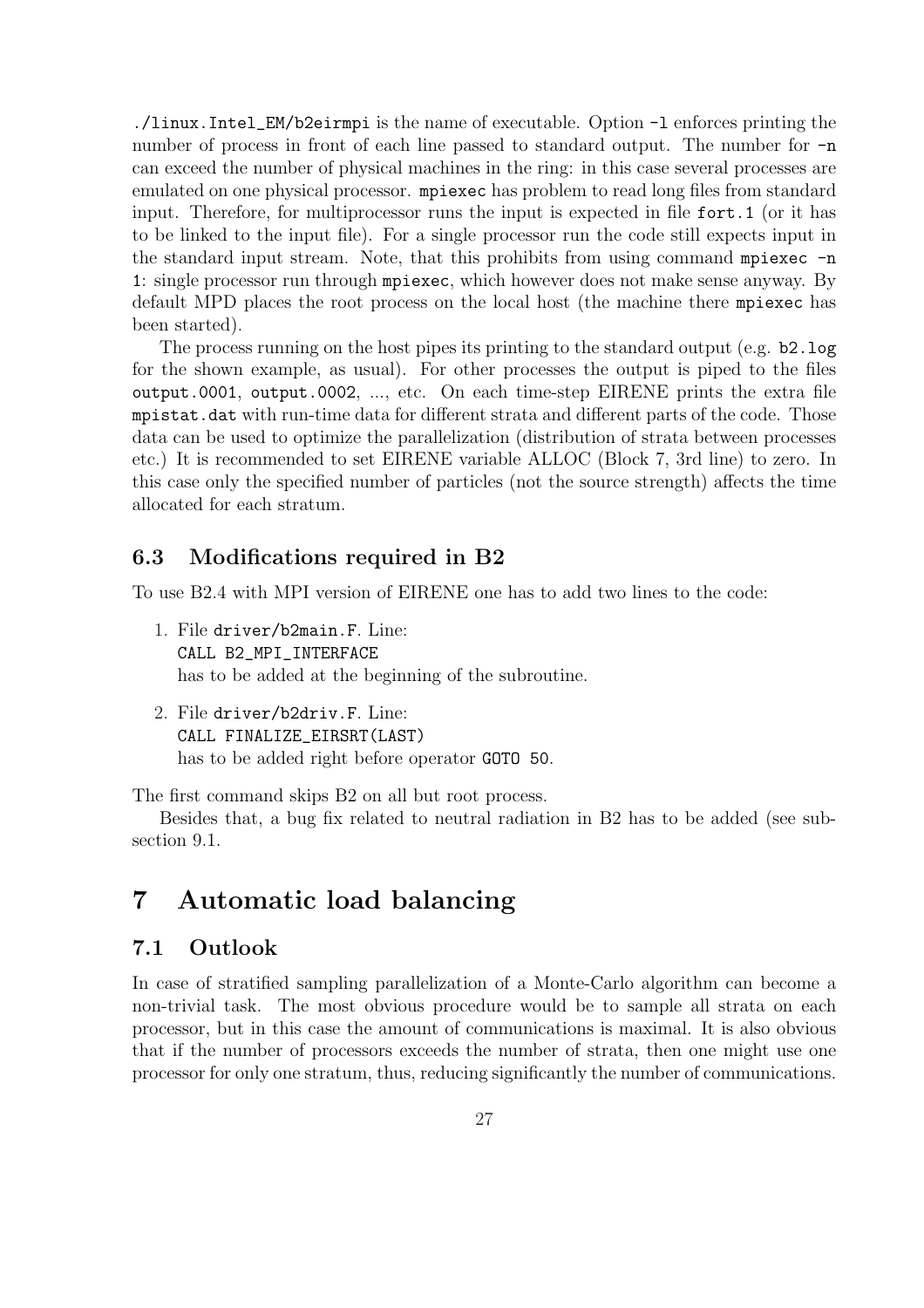Therefore, optimizing the distribution of strata between processors can increase scalability of the code. In order to do this, a set of subroutines which perform such a distribution automatically was added to the code.

In general, the algorithm first distributes the processors into multi-processor bands (a single processor is a special case of such a band) and then distributes strata between those bands depending of the estimated run-time. The main steps of the algorithm are:

- 1. collecting the run-time information;
- 2. estimating the expected run-time for the next EIRENE iteration;
- 3. distributing processors into bands;
- 4. distributing strata between bands;

It is not a general limitation, but in many places the algorithm assumes homogeneous system (processors with equal performance).

The run-time information is collected by the subroutine UPDATE\_MPISTATDATA (module CPES.f). At the end of an EIRENE run subroutine NEXT\_ITERATION\_DATA processes this information: it calculates the average time spent for one particle at each stratum, stratum overhead and communication time. A library of subroutines which distribute strata between processors is located in mpi\_balance.f. Those subroutines are called in EIRENE through interface AUTOMATIC\_DISTRIBUTION2.

Subroutine EIRMPI\_ESTIMATE\_RUNTIME estimates the cpu-time, which will be used to sample each stratum. After that, subroutine EIRENE\_BAND\_BALANCE yields the required distribution. This subroutine checks different variants of distributing processors into bands, some of them are calculated by subroutine EIRMPI\_DISTRIBUTE\_BANDS. For each of those variants subroutine EIRMPI\_BAND\_BALANCE distributes strata between bands. The variant with the most optimal distribution (with smallest estimated run-time) is returned.

The consistency of the result is checked finally in EIRENE\_BAND\_BALANCE (e.g., that no strata is missing in the resulting table PROCFORSTRA). It is also checked how much is the gain compared to a uniform distribution (all strata on each processor). If the gain with the "optimized" distribution is too small, then the uniform distribution is used. The total time allocated in EIRENE for sampling can be increased automatically, if necessary.

Interface AUTOMATIC\_DISTRIBUTION2 is called from subroutine PEDIST if the key word AUTOMATIC\_DISTRIBUTION is placed in the block \*\*\* INFORMATION\_FOR\_MPI of the input file. The automatic distribution is applied only starting from the second EIRENE iteration: on the first iteration either prescribed or default (uniform) distribution is used.

The subsections below contain more detailed description of the individual steps of the algorithm.

### 7.2 Collecting the run-time information

Information about the run-time of the different parts of the code is collected by subroutine UPDATE\_MPISTATDATA.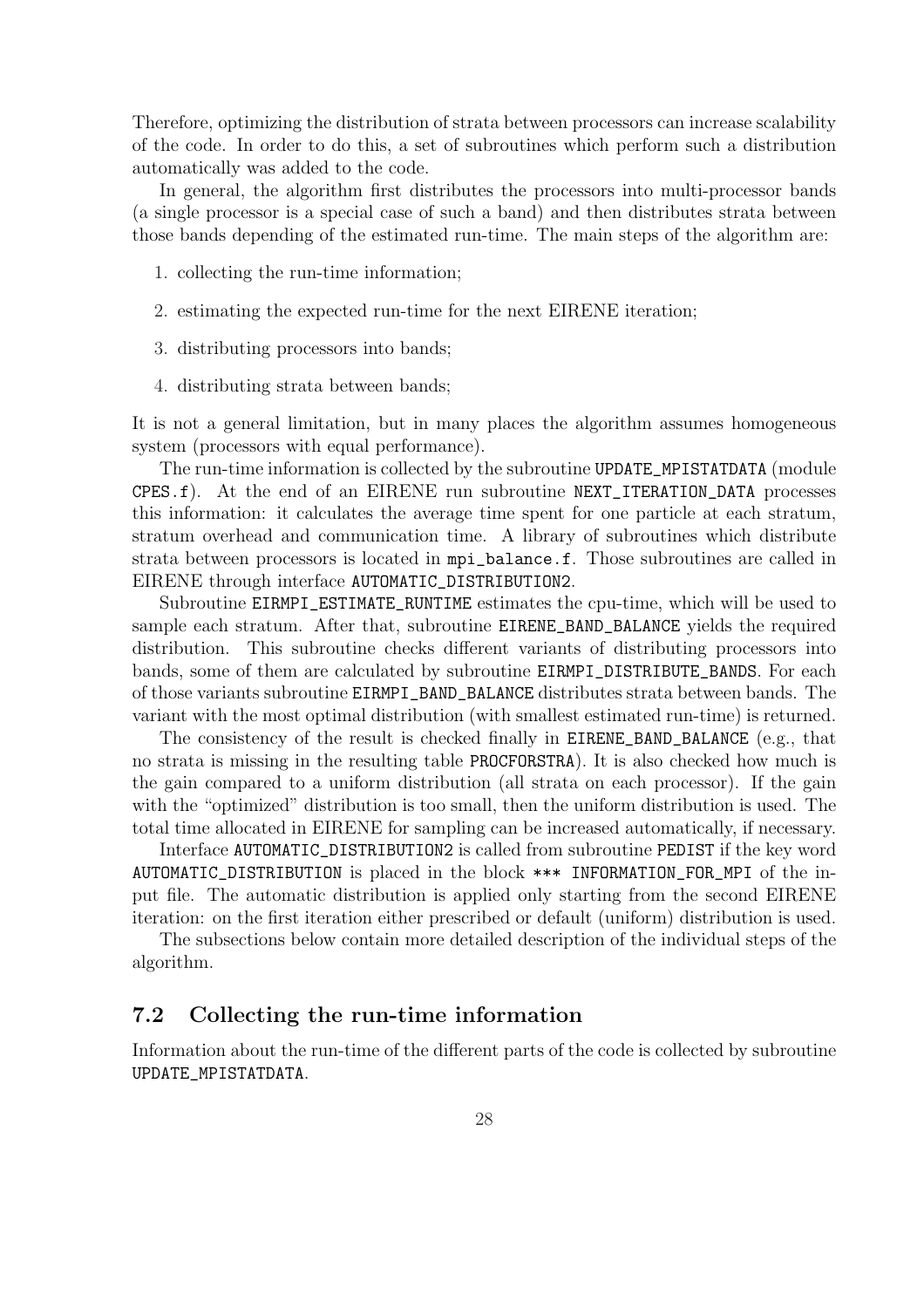Time required for overhead of one stratum  $O<sub>s</sub>$  is calculated as:

$$
O_s = \sum_{p} \text{STATIS2...SUMOSTRA} + \frac{1}{P_s} \sum_{p} \text{INIT\_STRATA}
$$

Here s is the index of stratum,  $p$  is the index of processor,  $P<sub>s</sub>$  is the number of processors, on which stratum s is calculated,  $\Sigma_p$  is the sum over such processors. Time for INIT\_STRATA is divided by the number of processors because this part is identical on all processors.

Communication time  $C$  of strata s scaled to 2 processors is calculated as:

$$
C_s = \frac{1}{\tau(P_s)P_s} \sum_p \text{CALSTR}
$$

Here function  $\tau(P)$  takes into account, how the communication time scales between P processors. In this case it is assumed that  $\tau(P) = P$ . Note, that COUTAU and COLLECT\_INFCOP are not taken into account here, since they are related to global ( not further optimizable) overhead (together with INPUT, OUTPUT, MODUSR etc.).

If no statistic on communication time is collected for stratum  $s$ , then the maximum communication time estimated from other strata is used.

Average time spent for one particle by the stratum s:

$$
t_s = \frac{\sum_p T_{ps}}{\sum_p N_{ps}}
$$

Here  $T_{ps}$  is the time, spent for sampling of stratum s on processor p,  $N_{ps}$  is the number of particles, sampled for stratum s on processor p.

### 7.3 Estimating the run-time of each stratum

The estimate of the expected run-time is based on the: i) time, allocated in MCARLO (variable XTIM); ii) prescribed minimum number of histories (NMINPTS, referred below as  $M_s$ ; iii)  $t_s$  from the previous subsection. First, weights w of each stratum are calculated (subroutine EIRMPI\_ESTIMATE\_RUNTIME):

$$
w_s = \frac{\text{XTIM}_s - \text{XTIM}_{s-1}}{\text{XTIM}_S - \text{XTIM}_0}
$$

Here  $S$  is the number of strata.

The total time, available on all processors:

$$
T_{tot} = (\text{XTIM}_S - \text{XTIM}_0) P
$$

Here XTIM is taken on the root, P is the number of processors. Note that  $X\text{TIM}_S-\text{XTIM}_0$ is equal to NTCPU/NPRS but not NTCPU, because this variable is corrected in routine MCARLO.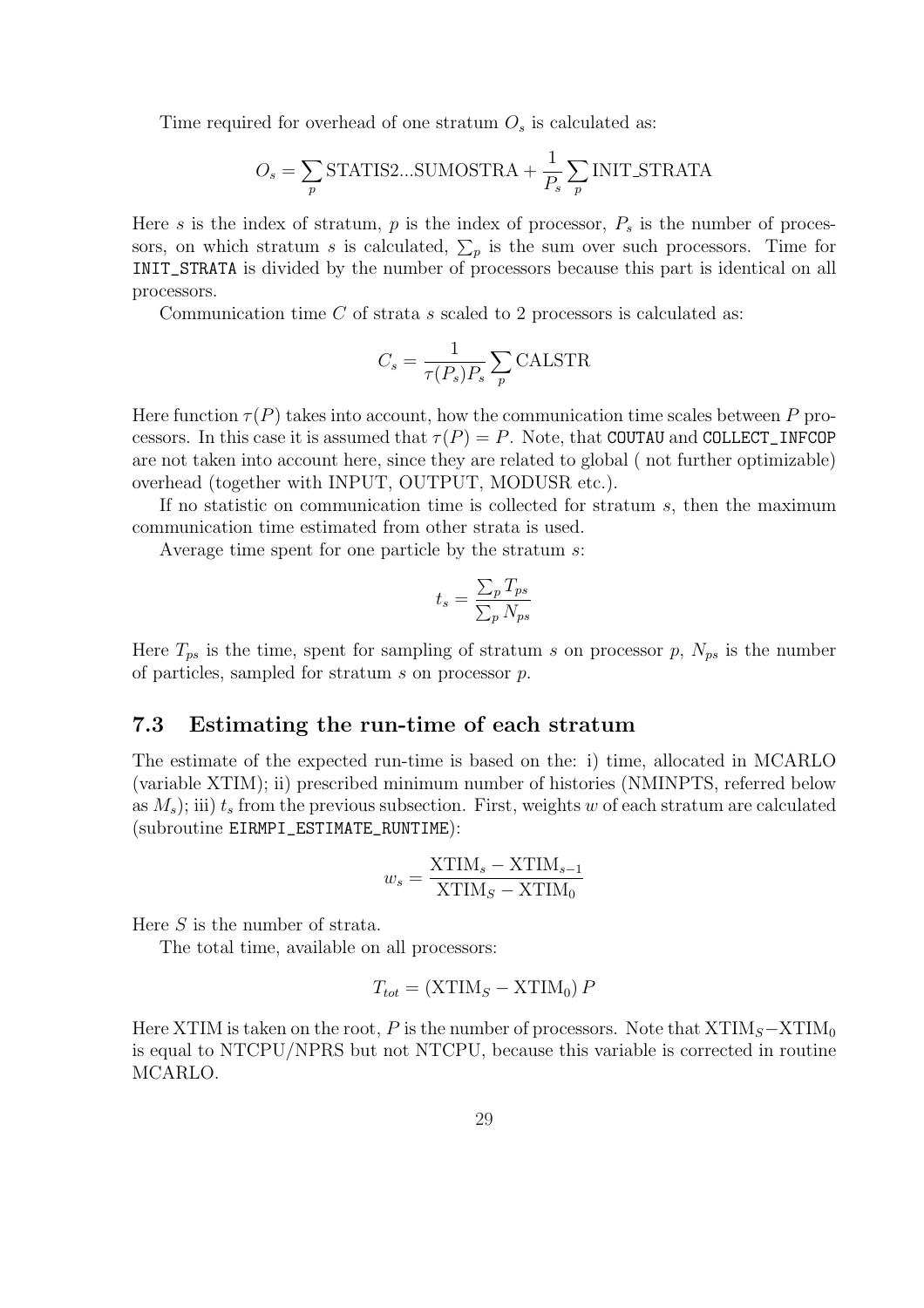$T_{tot}$ ,  $w_s$ ,  $t_s$ , and  $M_s$  are then sent to subroutine EIRMPI\_ESTIMATE\_RUNTIME which returns the expected run-time of each stratum  $T_s$ . This subroutine works as follows. For each stratum s it compares two times:

$$
T_1 = T_{tot}^* \frac{w_s}{W} \quad \text{and} \quad T_2 = M_s \cdot t_s
$$

At the beginning  $T_{tot}^* = T_{tot}$  and  $W = \sum_{s=1}^S w_s$ . If  $T_2 > T_1$ , then time  $T_s := T_2$ ,  $T_{tot}^* := T_3$  $T_{tot}^* - T_2$  and  $W := W - w_s$ . Otherwise  $T_s := T_1$ . The cycle is continued for other strata. After the last stratum number S has been processed, the routine is repeated for strata, for which  $T_s \neq T_2$ . If no further assignments  $T_s := T_2$  have been made during this cycle, then the iterations stop. This algorithm can lead to the result, that  $\sum_{s=1}^{S} T_s > T_{tot}$ . One also has to be careful: NMINPTS should be specified for all strata or not specified at all, otherwise some strata can get zero cpu-time and hence be turned off by EIRENE.

### 7.4 Distributing processors into bands

Estimated  $T_s$ ,  $t_s$ ,  $O_s$  and  $C_s$  are sent to subroutine EIRENE\_BAND\_BALANCE. In this subroutine, first, a relative time is calculated:

$$
R_s = T_s/T_{cpu},
$$
  $T_{cpu} = \frac{1}{P} \sum_{s=1}^{S} (T_s + O_s)$ 

 $C_s$  is not taken into account at this stage.

The strata are divided into two groups: with  $R_s > 1$  (multi-processor strata) and  $R_s < 1$  (single-processor strata). The bands for multi-processor strata are allocated in subroutine EIRMPI\_DISTRIBUTE\_BANDS. At this stage, a homogeneous system is assumed. The number of processors allocated for multi-processor bands is  $P_m = [\sum_{R_s>1} R_s]$ , where brackets [...] denote closest smaller integer. The algorithm works as follows. Initially, each stratum receives  $B_s = [R_s] + 1$  processors. The initial number of bands is equal to the number of multi-processor strata. After that loading of processors in each band is estimated:  $L_s = R_s/B_s$ , and the stratum with the smallest  $L_s$  is taken. For this chosen stratum,  $B_s$  is reduced:  $B_s := B_s - 1$ . If  $B_s$  stays > 0, then  $L_s$  is recalculated for new  $B_s$ , otherwise, this stratum is not checked any more. The routine is continued until  $\sum_s B_s$ does not reach  $P_m$ .

Since this algorithm is very primitive and does not take into account many other factors (e.g. communication time, statistical variance per particle, etc.), several distributions are checked and the most optimal of them is returned. These distributions are the following:

- 1. Allocating  $P_m$  processors for multiprocessor bands, run EIRMPI\_BAND\_BALANCE to divide them into bands, the rest  $P - P_m$  processors are treated as single-processor bands.
- 2. Same as previous, but the rest  $P P_m$  processors are combined into one multiprocessor band.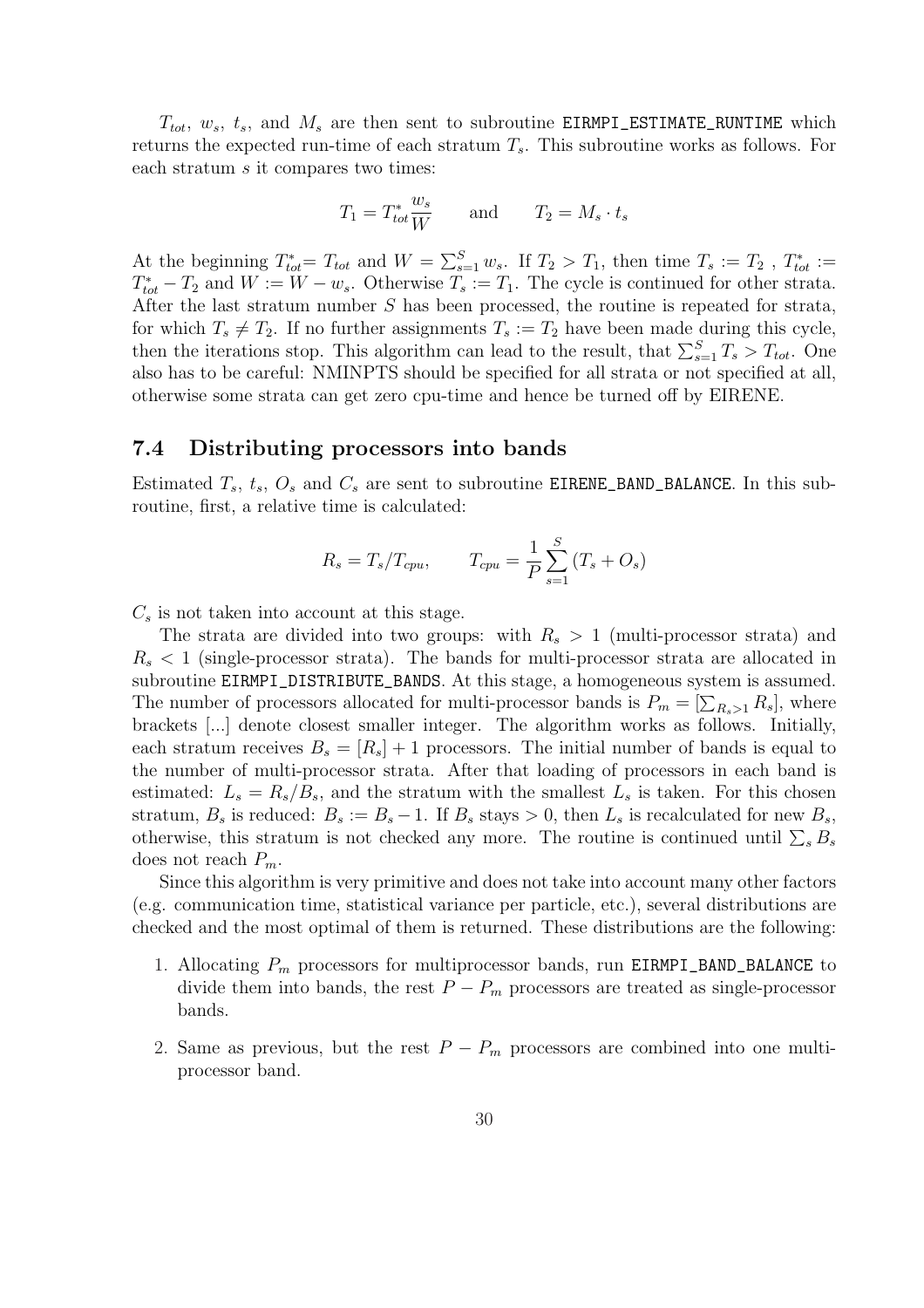- 3. Allocate  $P_{\mu} = \min(P_m + 1, P)$  processor for multi-processor bands, the rest  $P P_{\mu}$ processors are treated as single-processor bands.
- 4. Same as previous, but the rest  $P P_{\mu}$  processors are combined into one multiprocessor band.
- 5. All available processors are combined into one multi-processor band.

In general, distributing processors into bands is the weakest point of deriving a load balancing procedure.

### 7.5 Distributing strata between bands

Strata are distributed between bands in subroutine EIRMPI\_BAND\_BALANCE. This is the most universal subroutine in mpi\_balance.f. In principle, it can be used even on nonhomogeneous systems. The input parameters:  $R_s$ ,  $B_b$  and  $H_{sb}$ . Here  $B_b$  is the relative time, available on the band  $b$ , and  $H_{sb}$  is the relative overhead (including communications) as a function of stratum s and band b.  $B_b$  and  $H_{sb}$  are calculated in EIRENE\_BAND\_BALANCE, internal subroutine PREPARE\_DATA.  $B_b$  is simply equal to the number of processors in the band,  $H_{sb} = B_b \cdot O_s / T_{cpu} + P_s \cdot C_s / T_{cpu} \cdot \tau(P)$ .

The algorithm used in EIRMPI\_BAND\_BALANCE works as follows. It looks for the stratum with largest R<sub>s</sub>. After that, it looks for the band with largest available time  $B_b - H_{sb}$ and puts this stratum there. The time, available on the band is recalculated:  $B_b :=$  $B_b - R_s - H_{sb}$ . The procedure is repeated for the remaining strata.

In the trivial case of strata with equal  $R_s = S/P$  this algorithm leads to optimal distribution. However, it is easy to show that it does not always lead to mathematical optimum. E.g.,  $P=2$  and  $R_s = (0.6, 0.5, 0.4, 0.3, 0.2)$ . The resulting distribution will be: 1st CPU,  $(0.6, 0.3)$ ; 2nd CPU,  $(0.5, 0.4, 0.2)$ . Whereas the optimal distribution would be:  $(0.6, 0.4)$  and  $(0.5, 0.3, 0.2)$ .

Subroutine EIRMPI\_BAND\_BALANCE also returns the relative cpu-time, allocated on each band:  $\overline{\phantom{a}}$ 

$$
A_b = \sum_s (R_s + H_{sb})
$$

where  $\sum_s$  is calculated over all strata, placed on this band.  $A_b/B_b$  is then used in EIRENE\_BAND\_BALANCE to evaluate, which distribution is the most optimal.

## 8 Conclusions, Outlook

A fully backward compatible upgrade of B2-EIRENE (ITER version: SOLPS4.2) with parallelization of EIRENE itself and the EIRENE-B2 interface EIRCOP has been achieved, tested, and delivered to the ITER team. First results with the revised code have been presented both at PSI and EPS conferences 2008.

Algorithms of automatic nearly optimal distribution of strata (sources) between processors and synchronization of runs between processors have been developed. A factor of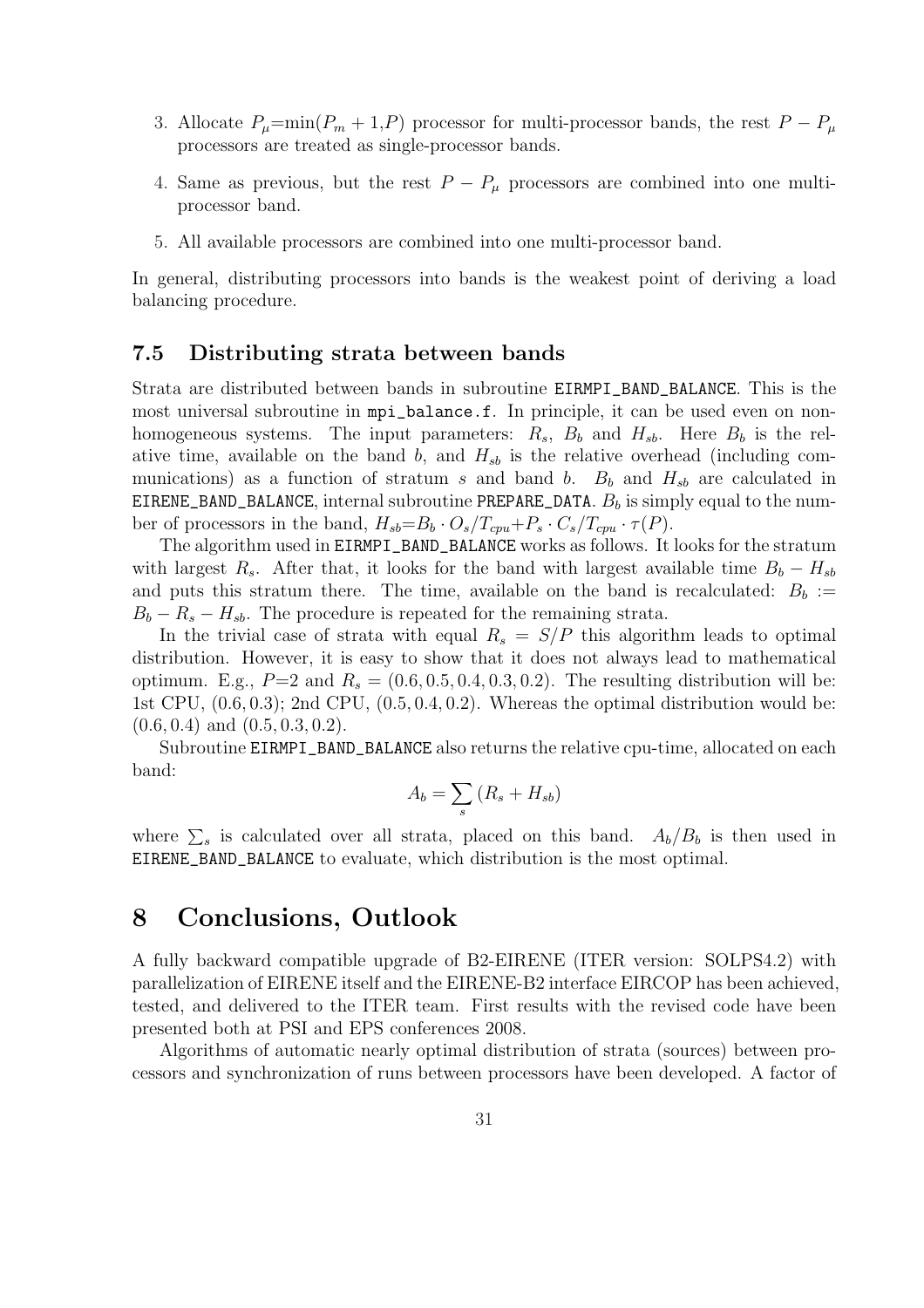6 speed-up on 8 processors can be achieved for regular ITER cases. Further optimization and parallelization of the serial (non Monte-Carlo) part of the code is necessary to further increase scalability.

Applying parallelization in B2-EIRENE code allows a more flexible way of using the computational resources and broadens the scope of applicability of the code. However, this also increases technical complexity and requires additional user support. Even for well-parallelizable (in theory) problems, like linear Monte-Carlo transport solvers, modifying a large existing code represents a big technical and numerical challenge. Its testing and commissioning requires large amount of time, because of inevitable occurrence of unpredictable problems in unpredictable places.

A key issue is now to identify optimal iteration pathways towards convergence, balancing iteration errors vs. statistical noise on the route to converged solutions. This work will be carried out under a special HPC project funded from FZJ and granted for this particular optimization study (July 2008 – June-2009) for SOLPS4.3.

## References

- [1] D. Reiter, http://www.eirene.de, "Manual", Chapter 1
- [2] Reiter et al., Fus. Sci. Technol. 47 (2005) 172
- [3] B. Wilkinson, M. Allen, "Parallel Programming", 2nd ed., Pearson Education Inc, Upper Saddle River, NJ (2005)
- [4] W.R. Martin, T.-Ch Wan, T.S. Abdel-Rahmann, and T.N. Mudge, The International Journal of Supercomputer Applications, Vol. 1, No. 3, (1987) p57-74
- [5] Reiter, D. May, Chr. et al.,, J.Nucl.Mat. Vol.220, p987 (1994)
- [6] Börner, P, "Coupling of statistical "Monte-Carlo" solvers with numerical fluid solvers", Diploma thesis, Univ. Hagen, Germany (2005) (in german), http://www.eirene.de, "Recent reports"
- [7] Reiter, D., "Progress in 2-Dimensional Plasma Edge Modelling", J. Nucl. Mat., Vol.196-198, p241 (1992).
- [8] Maddison, G.P., Reiter, D. "Recycling Source Terms for Edge Plasma Fluid Models and Impact on Convergence Behaviour in the BRAAMS B2 Code", KFA Jülich report, Jül-2872 March 1994
- [9] Keunings, R., "Micro-Macro methods for the multi-scale simulation of viscoelastic flow using molecular models of kinetic theory", Rheology Reviews 2004, 67-98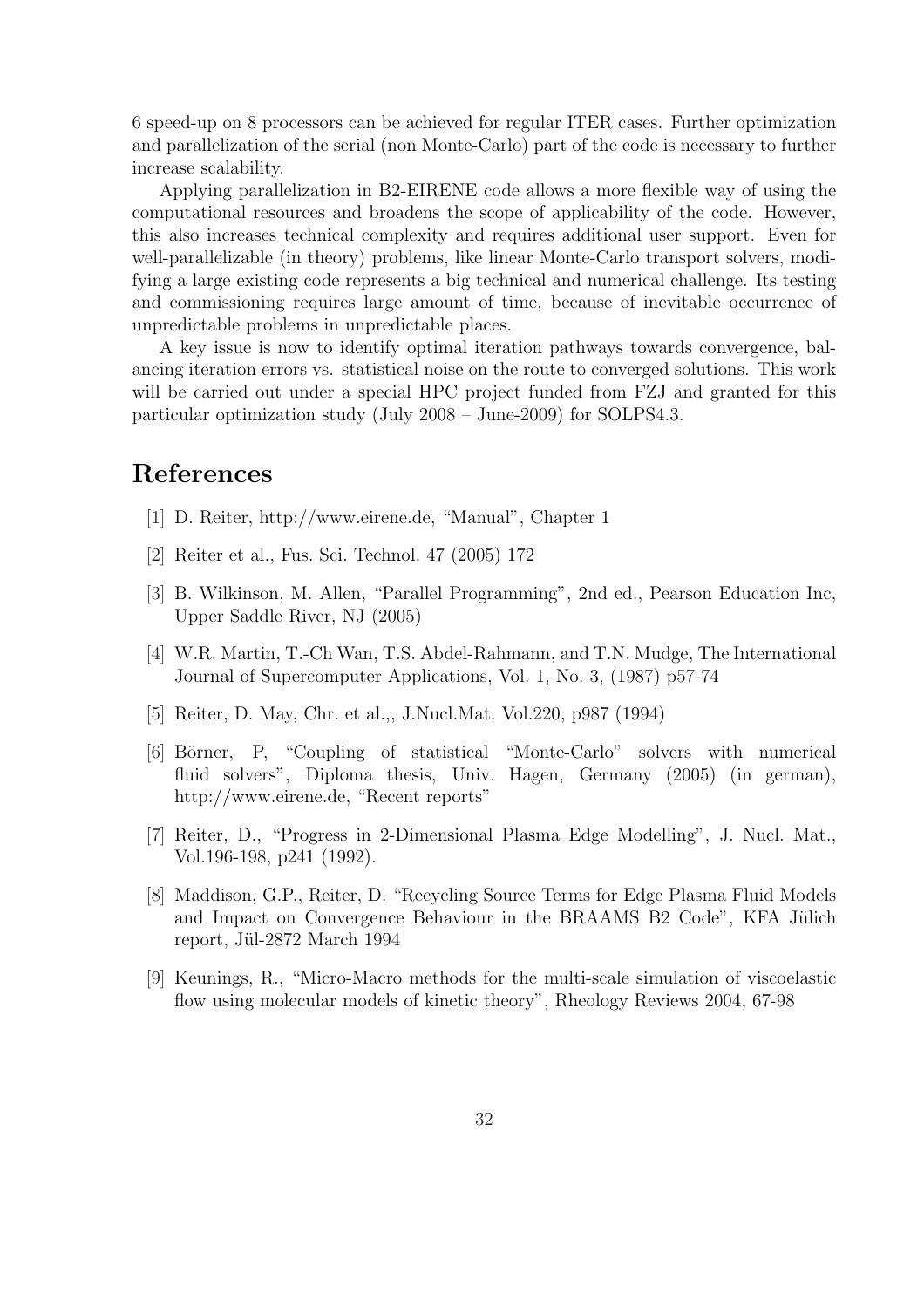## 9 Appendix

### 9.1 Patch for neutral radiation in B2

An old bug in SOLPS.xxx (distinct from original B2-EIRENE as still maintained at FZJ) with respect to calculation of the neutral radiated power in B2 was fixed. The bug was related to calculation of the neutral radiation losses on the B2 side of the code system (the old treatment has been left as a "feature" for backward compatibility). The old way of calculating the radiated power radarr  $(B2,$  neutrals. F) is:

$$
\texttt{radarr} = \sum_{\texttt{is}} \texttt{sni}(\texttt{is}) \cdot \texttt{pot}(\texttt{is}) - \texttt{see}-\texttt{edissml}\;.
$$

The first error in this expression is the assumption that plasma fluid species "is" is identical (one-to one) to EIRENE atom species "IA". This may be true in all ITER applications since about 1995, but certainly not generally in B2-EIRENE, where the species relations between B2 and EIRENE have been kept more general already from the original design onwards.

In the above expression the sum is taken over all (assumed) atom species (strictly: ion species), sni(is) is the total particle sink of atom "is", see is the total energy loss of electrons, pot(is) is the ionization potential of atom "is", edissml is the dissociation energy of molecules, calculated in WNEUTRAL as edissml =  $PMML \cdot 4.48$  eV with PMML, apparently, the total loss rate of (hydrogenic) molecules. This treatment overestimates the total hydrogenic radiation, because it assumes that all the energy spent for dissociation which exceeds the potential energy of molecules  $(4.48 \text{ eV})$  goes into radiation, whereas in reality it goes mainly into kinetic energy of resulting atoms.

To correct this, one more array has been added to EIRDIAG: eneutrad, total neutral radiation. This array is filled in WNEUTRAL as:

$$
\mathsf{e} \mathsf{neutrad} = \mathtt{E A E L} - \sum_{\text{IA}} \mathrm{PAAT}(\mathrm{IA}) \cdot \mathrm{POT}(\mathrm{IA})
$$

It is thus the atomic radiation, calculated directly from EIRENE. PAAT and EAEL are default EIRENE tallies: particle sink for atom IA and electron energy loss due to atoms respectively. The radiation due to molecules and molecular ions is currently not taken into account. For this similar expressions, involving EIRENE tallies EMEL and PMML, etc... would have to be added.

In B2, neutrals.F the treatment of neutral radiation depends now on the value of switch **l** neutrad: if it is  $\leq 0$ , then the old implementation is used, otherwise eneutrad is taken. Note, that the variable eneutrad has to be also added to EIRDIAGUSE and to B2PLOT (file ngread.F). Extra printing from the version of A. Kukushkin was added to WNEUTRAL as well.

The following construction in neutrals/neutrals.F has been added:

if(l\_neutrad.le.0) then !{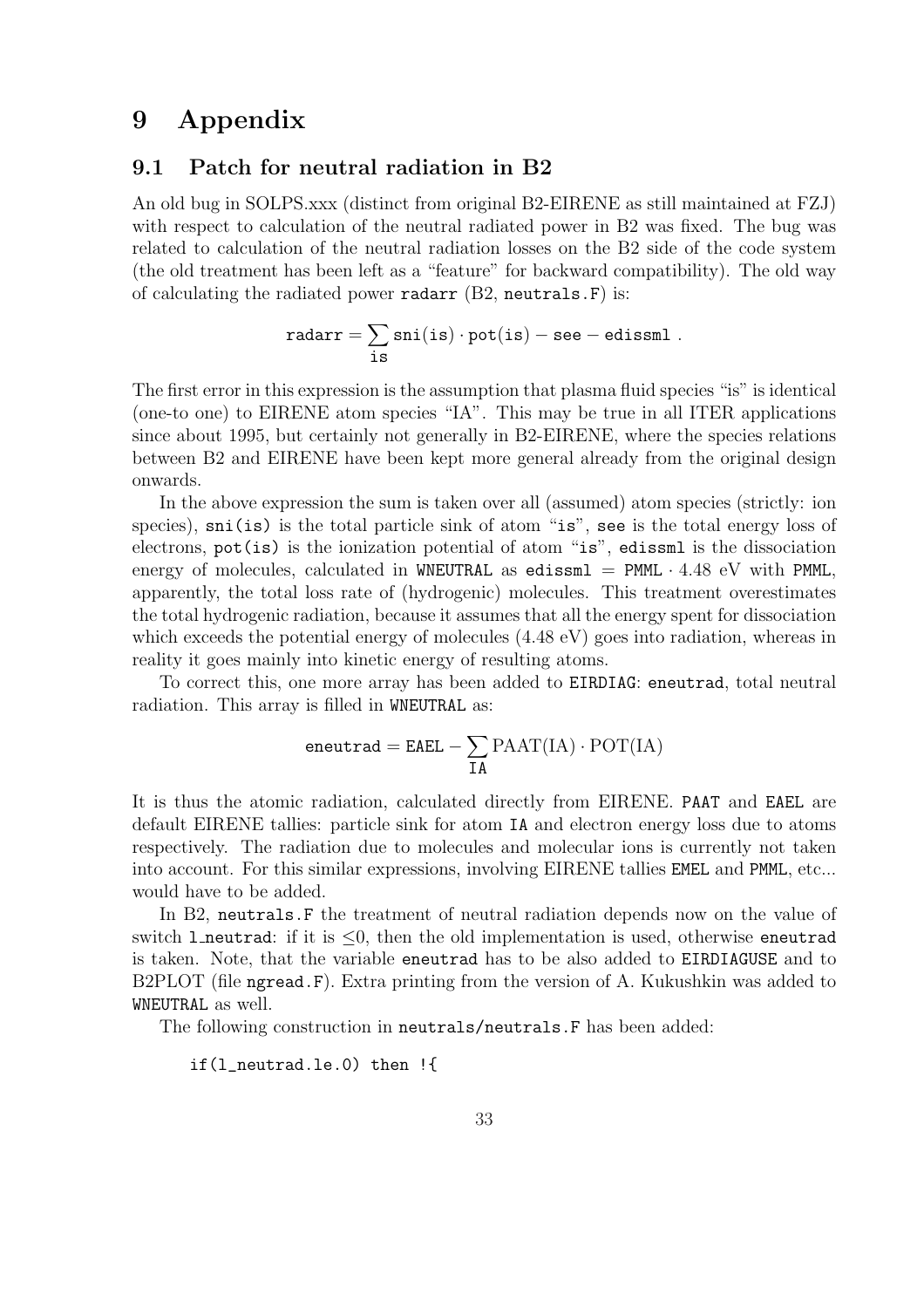```
c
c*** correct radiation losses for the molecule dissociation
\mathcal{C}do iy=1,ny !{
      do ix=1,nx !{
        k=region(ix,iy,0)
        radarr(ix,iy)=radarr(ix,iy)-edissml(ix,iy,1,1)
        rad_neutr=rad_neutr-edissml(ix,iy,1,1)
        rdneureg(k)=rdneureg(k)-edissml(ix,iy,1,1)
        recycereg(k)=recycereg(k)-edissml(ix,iy,1,1)
      end do !}
        end do !}
      else !}{
c
c*** calculate radiation losses directly (at the moment only atoms)
c
        rad_neutr=0.
        rdneureg=0.
        recycereg=0.
        do iy=1,ny !{
      do ix=1,nx !{
        k=region(ix,iy,0)
        radarr(ix,iy)=eneutrad(ix,iy,1)
        rad_neutr=rad_neutr+eneutrad(ix,iy,1)
        rdneureg(k)=rdneureg(k)+eneutrad(ix,iy,1)
        recycereg(k)=recycereg(k)+eneutrad(ix,iy,1)end do !}
        end do !}
      end if !}
```
For consistency, one line has to be added to B2PLOT, file double/ngread.F:

```
if(jvft44.ge.960511) then
do is=1,nmoli
   call gfsub2(44,nxdd,nydd,nnx,nny,srcml)
  call gfsub2(44,nxdd,nydd,nnx,nny,edissml)
end do
if(jvft44.ge.20070912)
    . call gfsub2(44,nxdd,nydd,nnx,nny,eneutrad) !VK
read(44,'(2i6)') nlimi, nstsi
```
A bug with calculating the incident heat flux density on the outer target in B2PLOT has to be fixed as well.

(Note added after submitted draft version, in final version of this report (March 08):